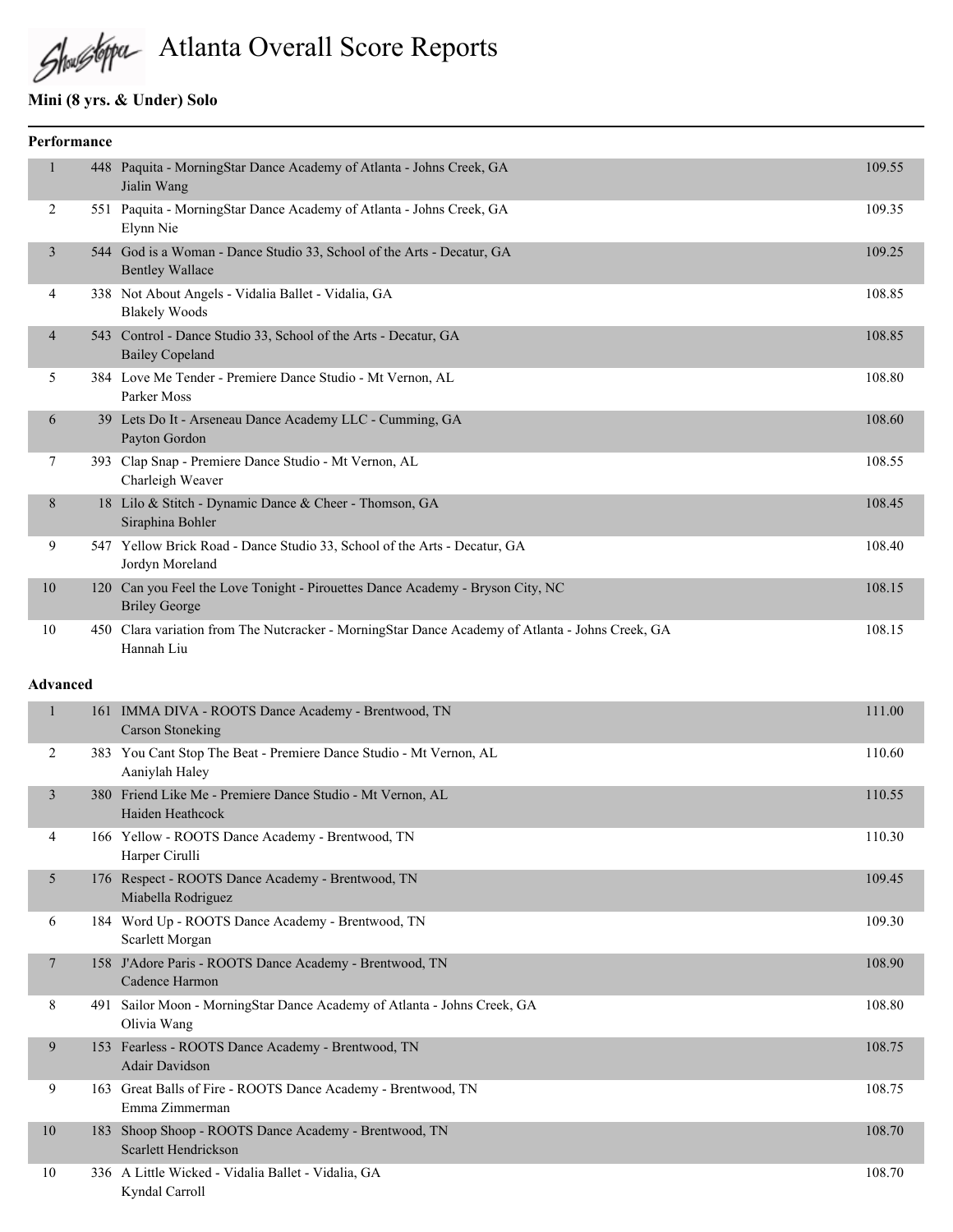## **Competitive**

| 37 Arctic - Legacy Dance Studio - Nolensville, TN<br>Mila Simunic                         | 112.65 |
|-------------------------------------------------------------------------------------------|--------|
| 57 My Kind of Wonderful - Legacy Dance Studio - Nolensville, TN<br>Kendall Khamphengphet  | 112.05 |
| 58 Somethings Got a Hold on Me - Legacy Dance Studio - Nolensville, TN<br>Harper McDonald | 111.75 |
| 295 Queen Bee - Legacy Dance Studio - Nolensville, TN<br>Savannah Van Sandt               | 110.20 |

# **Mini (8 yrs. & Under) Duet/Trio**

| Performance     |             |                                                                                                                          |        |  |
|-----------------|-------------|--------------------------------------------------------------------------------------------------------------------------|--------|--|
| $\mathbf{1}$    |             | 539 Woman Up! - Dance Studio 33, School of the Arts - Decatur, GA<br>Bria Releford, Bentley Wallace, Zaria Rochester     | 109.55 |  |
| $\overline{c}$  |             | 281 Frozen Forever - Kane & Co. Dance Productions - Martinez, GA<br>Aubrey Upchurch, Sophie Caughman                     | 109.40 |  |
| $\mathfrak{Z}$  |             | 452 Little Miss Happiness - MorningStar Dance Academy of Atlanta - Johns Creek, GA<br>Elina Ma, Jialin Wang              | 109.05 |  |
| 4               |             | 451 Candy Cane - MorningStar Dance Academy of Atlanta - Johns Creek, GA<br>Jialin Wang, Elina Ma                         | 108.95 |  |
| 5               |             | 395 Dont Like To Show Off - Premiere Dance Studio - Mt Vernon, AL<br>Parker Moss, Charleigh Weaver                       | 108.65 |  |
| 6               |             | 537 Little Match Girl - Dance Studio 33, School of the Arts - Decatur, GA<br>Bailey Copeland, Kate Lora                  | 108.60 |  |
| $\tau$          |             | 55 Twist My Hips - Arseneau Dance Academy LLC - Cumming, GA<br>Layla Arseneau, Jordyn Le                                 | 108.45 |  |
| 8               |             | 56 It's All About Me - Arseneau Dance Academy LLC - Cumming, GA<br>Payton Gordon, Claire Kelly                           | 108.35 |  |
| 9               |             | 132 Mr. Postman - Catch The Beat Dance Academy - Lawrenceville, GA<br>Kaydee Coleman, Karter Roddy                       | 108.30 |  |
| 10              |             | 394 I Look To You - Premiere Dance Studio - Mt Vernon, AL<br>Charleigh Weaver, Olivia Byrd                               | 108.20 |  |
| <b>Advanced</b> |             |                                                                                                                          |        |  |
| $\mathbf{1}$    |             | 148 Let's Get Loud - ROOTS Dance Academy - Brentwood, TN<br>Emory Massa, Mila Belle, Ayla Bullington                     | 111.40 |  |
| $\overline{2}$  |             | 417 Perm - Premiere Dance Studio - Mt Vernon, AL<br>Aaniylah Haley, Haiden Heathcock                                     | 111.05 |  |
| $\mathfrak{Z}$  |             | 149 The Boy I Love - ROOTS Dance Academy - Brentwood, TN<br>Addison Brown, Cadence Harmon, Emma Mayes                    | 109.15 |  |
| 4               |             | 564 Cherry variation from Chipollino - MorningStar Dance Academy of Atlanta - Johns Creek, GA<br>Olivia Wang, Sarah Ding | 108.95 |  |
| 5               |             | 128 Sister - Catch The Beat Dance Academy - Lawrenceville, GA<br>Shamaiyah Hubbard, Xyni Mike                            | 108.55 |  |
|                 | Competitive |                                                                                                                          |        |  |
| $\mathbf{1}$    |             | 38 Hit the Road Jack - Legacy Dance Studio - Nolensville, TN<br>Kendall Khamphengphet, Mila Simunic                      | 112.00 |  |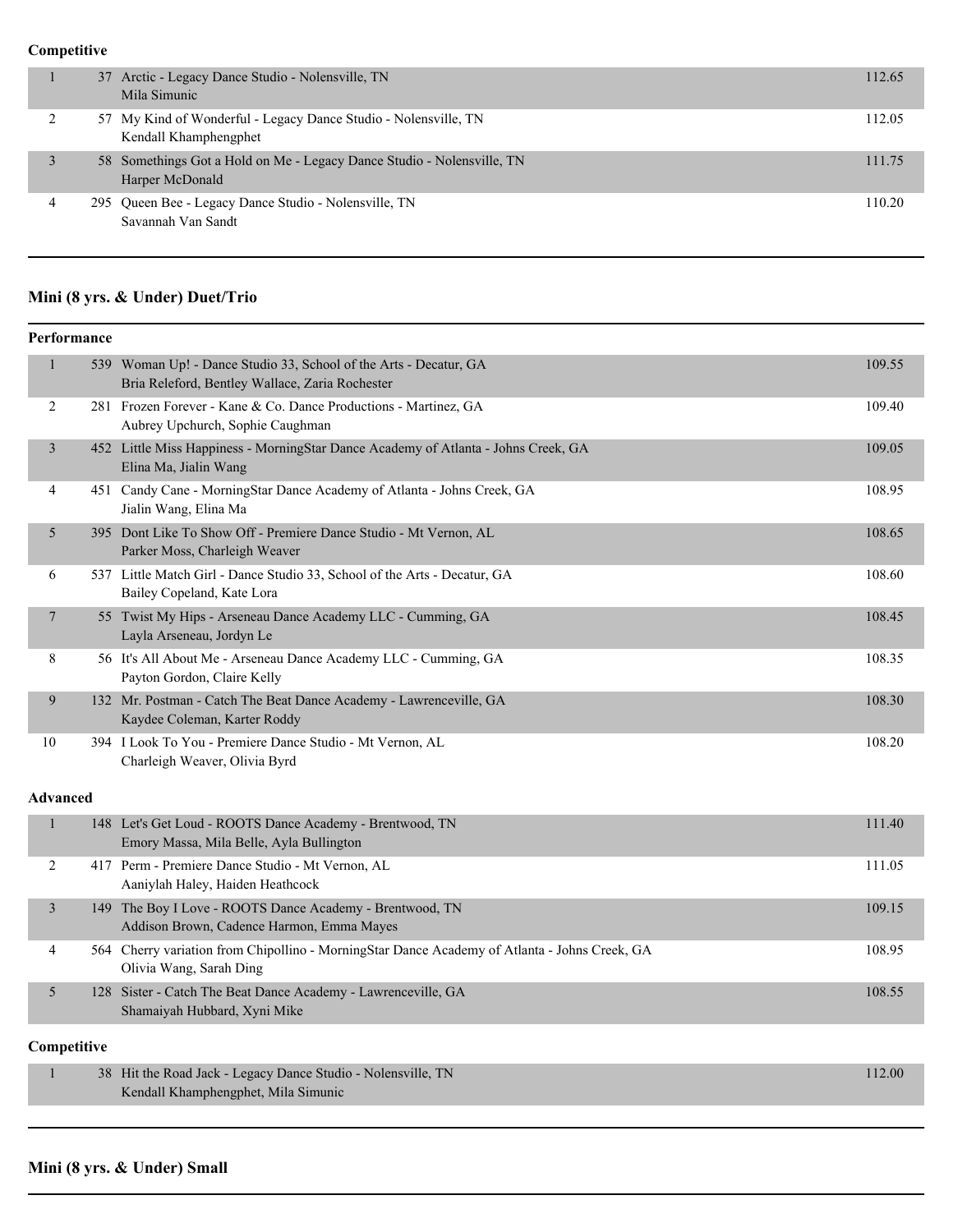**Performance**

| $\mathbf{1}$    | 214 When She Loved Me - Kane & Co. Dance Productions - Martinez, GA<br>Aubrey Upchurch, Grace Brewster, Ma'Kenzie Beckham, Sophie Caughman, Teraje Rogers, Brynlee<br>Hoggard, McKinsey Newton, Kara Rosenthal, Emily Tucker | 109.30 |
|-----------------|------------------------------------------------------------------------------------------------------------------------------------------------------------------------------------------------------------------------------|--------|
| 1               | 495 Little Swan - MorningStar Dance Academy of Atlanta - Johns Creek, GA<br>Shuhan Wen, Avery Liang, Emily Chen, Charleen Chen, Jadee Weng                                                                                   | 109.30 |
| $\overline{2}$  | 534 Reflections - Dance Studio 33, School of the Arts - Decatur, GA<br>Bria Releford, Bentley Wallace, Bailey Copeland, Alana-Cymone Scott, Heaven Lang, Kylin Simmons,<br>Kate Lora, Jordyn Moreland, Zaria Rochester       | 108.75 |
| 3               | 397 We Go To Work - Premiere Dance Studio - Mt Vernon, AL<br>Parker Moss, Ellie Jordan, Taeylor Kennedy, Charleigh Weaver, Olivia Byrd                                                                                       | 108.40 |
| 4               | 415 Diamonds - Premiere Dance Studio - Mt Vernon, AL<br>Parker Moss, Ellie Jordan, Charleigh Weaver, Olivia Byrd, Taeylor Kennedy                                                                                            | 108.35 |
| 5               | 16 Halo - Dynamic Dance & Cheer - Thomson, GA<br>Siraphina Bohler, Ollieona Huff, Mary Kathryn Johnson, Logan Phillips, Lilly Dawson, Bailee Cartledge                                                                       | 108.30 |
| 6               | 468 Detention - The Dance Company - Gainesville, GA<br>Blakely Pursley, Harper Lykins, Harper Greene, Reagan Lykins, Ziva Payne, Isabella Constant, Isaac<br>McPeek                                                          | 108.25 |
| 7               | 440 No Strings on Me - Gift of Dance Studio - McDonough, GA<br>Kamryn Isaac, Salah Scurry, Madison Jackson, Madison Paige                                                                                                    | 108.15 |
| 7               | 533 Lemonade - Dance Studio 33, School of the Arts - Decatur, GA<br>Dakota Blackburn, Harper Howard, Jaide Bozeman, Jordyn Moreland, Lexi Brandenburg, Xailyn Mitchell<br>Fertil                                             | 108.15 |
| 8               | 467 Glamorous - The Dance Company - Gainesville, GA<br>Annie Booth, Lucy James Braham, Elizabeth Chester, Abbie Lathem, Mae McPeek, Anna Blake Pittman,<br>Madeline Salter, Alice Smiley, Lillian West                       | 107.85 |
| 9               | 382 It's Lunchtime - Premiere Dance Studio - Mt Vernon, AL<br>Rylan Weaver, Aveonna McConnell, Malin Echoles, Laekyn Barnes                                                                                                  | 107.60 |
| 10              | 381 Funky Monkey - Premiere Dance Studio - Mt Vernon, AL<br>Rylan Weaver, Aveonna McConnell, Malin Echoles, Laekyn Barnes                                                                                                    | 107.55 |
| <b>Advanced</b> |                                                                                                                                                                                                                              |        |
| $\mathbf{1}$    | 138 Glamour Girls - ROOTS Dance Academy - Brentwood, TN<br>Clare ONeal, Adair Davidson, Addison Brown, Emma Zimmerman, June Wolczyk, Layla Morgan,<br>Lorraine Vossler, Cadence Harmon, Emma Mayes                           | 109.45 |
| 2               | 416 Train - Premiere Dance Studio - Mt Vernon, AL<br>Aaniylah Haley, Parker Moss, Ellie Jordan, Haiden Heathcock, Taeylor Kennedy, Charleigh Weaver,<br>Olivia Byrd                                                          | 109.30 |
| 3               | 396 Name Game - Premiere Dance Studio - Mt Vernon, AL<br>Aaniylah Haley, Parker Moss, Ellie Jordan, Taeylor Kennedy, Charleigh Weaver, Olivia Byrd                                                                           | 108.95 |
| Competitive     |                                                                                                                                                                                                                              |        |
|                 | 95 I Put a Spell on You - Legacy Dance Studio - Nolensville, TN<br>Kendall Khamphengphet, Eden Schroeder, Elsie Blake, Kate Carroll, Livie Overby, Lynley Brannen,<br>Madison Guyton, Margot Palmersheim, Taylor Devinney    | 112.10 |

## **Mini (8 yrs. & Under) Large**

#### **Performance**

|  | 111 Barbie vs. Bratz - Kane & Co. Dance Productions - Martinez, GA                                | 110.05 |
|--|---------------------------------------------------------------------------------------------------|--------|
|  | Aubrey Upchurch, Brynlee Allfrey, Grace Brewster, Ma'Kenzie Beckham, Sadie Johns, Sophie          |        |
|  | Caughman, Savannah Frost, Miley Hollis, Teraje Rogers, Brynlee Hoggard, McKinsey Newton, Savannah |        |
|  | Pye, Annalyn Kelly, Kara Rosenthal, Emily Tucker, Zoey Burns, Jessie Allfrey                      |        |
|  | 109 Little Brides To Be - Kane & Co. Dance Productions - Martinez, GA                             | 109.70 |
|  | Aubrey Upchurch, Brynlee Allfrey, Grace Brewster, Ma'Kenzie Beckham, Sadie Johns, Sophie          |        |
|  | Caughman, Savannah Frost, Miley Hollis, Teraje Rogers, Brynlee Hoggard, Winter Jackson, McKinsey  |        |
|  | Newton, Savannah Pye, Annalyn Kelly, Kara Rosenthal, Emily Tucker                                 |        |
|  | 110 School Days - Kane & Co. Dance Productions - Martinez, GA                                     | 108.60 |
|  |                                                                                                   |        |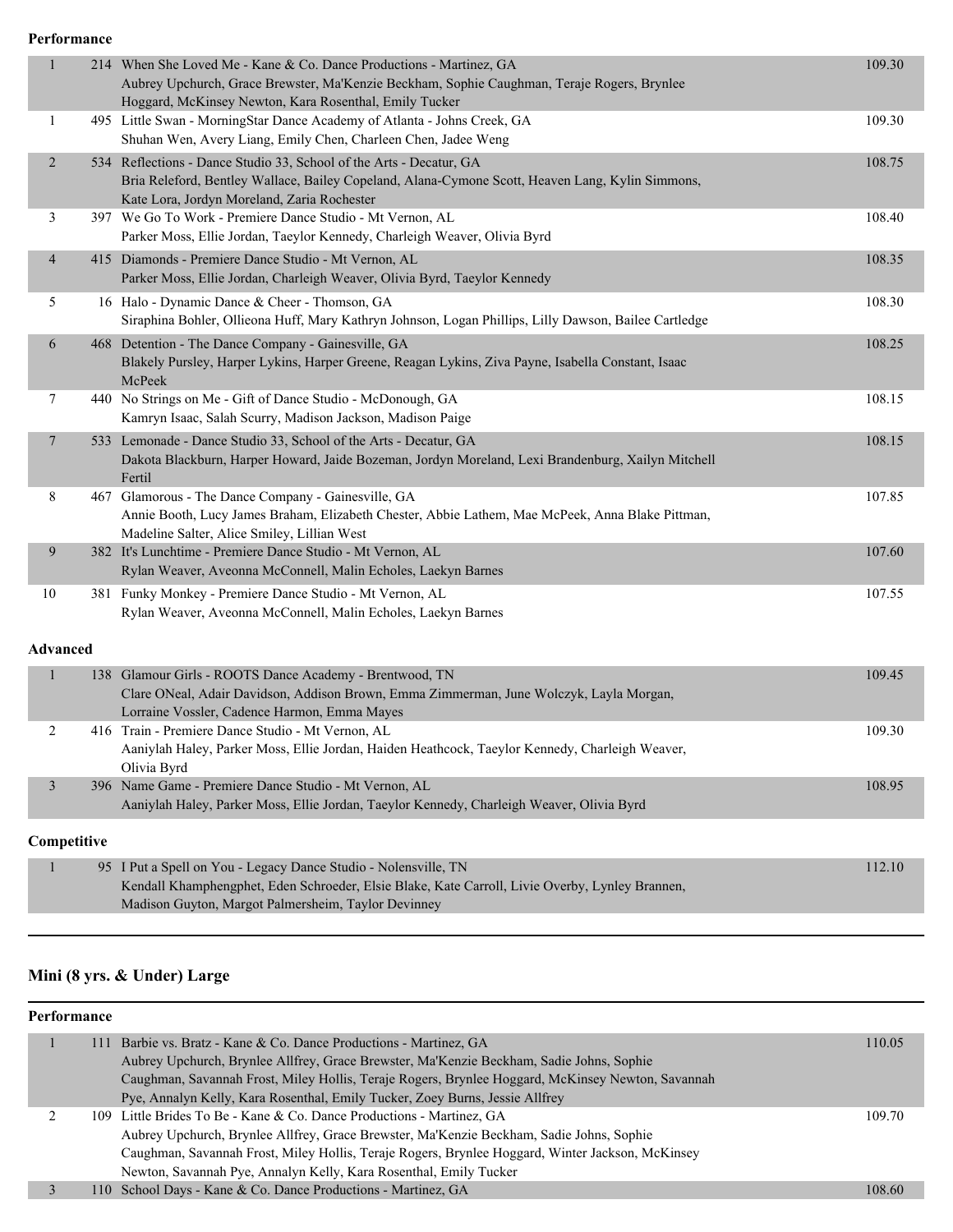|          | Aubrey Upchurch, Brynlee Allfrey, Grace Brewster, Ma'Kenzie Beckham, Sadie Johns, Sophie         |        |
|----------|--------------------------------------------------------------------------------------------------|--------|
|          | Caughman, Savannah Frost, Miley Hollis, Teraje Rogers, Brynlee Hoggard, Winter Jackson, McKinsey |        |
|          | Newton, Savannah Pye, Annalyn Kelly, Kara Rosenthal, Emily Tucker                                |        |
| 4        | 23 I'll Chase The Sky - Arseneau Dance Academy LLC - Cumming, GA                                 | 108.55 |
|          | Alexandra Wilson, Alexandra Christian, Faith Armistead, Claire Kelly, Amaya Arseneau, Jordyn Le, |        |
|          | Layla Arseneau, Payton Gordon, Mackenzie Magee, Kennedy Rotella                                  |        |
|          | 22 Shake Shake - Arseneau Dance Academy LLC - Cumming, GA                                        | 108.40 |
|          | Alexandra Christian, Alexandra Wilson, Amaya Arseneau, Claire Kelly, Faith Armistead, Jordyn Le, |        |
|          | Layla Arseneau, Payton Gordon, Mackenzie Magee, Kennedy Rotella                                  |        |
| Advanced |                                                                                                  |        |
|          | 137 Gimme a Beat - ROOTS Dance Academy - Brentwood, TN                                           | 110.65 |
|          | Mila Belle, Addison Brown, Harper Cirulli, Scarlett Hendrickson, Emory Massa, Emma Mayes, Molly  |        |

Meyer, Scarlett Morgan, Miabella Rodriguez, Autumn Smith, Carson Stoneking

### **Mini (8 yrs. & Under) Super**

| Competitive |  |                                                                                                     |        |  |
|-------------|--|-----------------------------------------------------------------------------------------------------|--------|--|
|             |  | 34 Boogie Fever - Legacy Dance Studio - Nolensville, TN                                             | 111.90 |  |
|             |  | Mila Simunic, Harper McDonald, Madeline Fossick, Hadley Whisnant, Piper Longo, Zoie Johnson, Ella   |        |  |
|             |  | Trotter, Eden Schroeder, Quinn Shaffer, Elsie Blake, Lynley Brannen, Kate Carroll, Taylor Devinney, |        |  |
|             |  | Madison Guyton, Livie Overby, Margot Palmersheim, Lauren Palmersheim, Savannah Van Sandt, Lillie    |        |  |
|             |  | Phelps, Nyah Cole, Gabby Robertson, Kendall Khamphengphet, Peyton McKinney, Addie Mae Cole          |        |  |

# **Junior (9 - 11 yrs.) Solo**

| <b>Performance</b> |     |                                                                                                 |        |  |
|--------------------|-----|-------------------------------------------------------------------------------------------------|--------|--|
| $\mathbf{1}$       |     | 562 Paquita - MorningStar Dance Academy of Atlanta - Johns Creek, GA<br>Amber Chen              | 111.25 |  |
| 2                  |     | 494 Graduation Ball - MorningStar Dance Academy of Atlanta - Johns Creek, GA<br>Alysha Wu       | 110.75 |  |
| 3                  |     | 457 Graduation Ball - MorningStar Dance Academy of Atlanta - Johns Creek, GA<br>Alexandra Jiang | 110.55 |  |
| 4                  |     | 282 I Will Survive - Pink Dance Studio - Rainsville, AL<br>Naomi Orr                            | 110.45 |  |
| 5                  |     | 561 La Esmeralda - MorningStar Dance Academy of Atlanta - Johns Creek, GA<br>Grace Yang         | 110.25 |  |
| 6                  |     | 44 Popular - Arseneau Dance Academy LLC - Cumming, GA<br>Kennedy Rotella                        | 110.20 |  |
| 7                  |     | 492 Paquita - MorningStar Dance Academy of Atlanta - Johns Creek, GA<br>Peggy Liu               | 110.15 |  |
| 8                  |     | 119 Opening Up - Pirouettes Dance Academy - Bryson City, NC<br>Ariana Roberts                   | 109.90 |  |
| 9                  |     | 506 Pink Panther - SDP Dance Studio - Mabelton, GA<br>Bianca Mancini                            | 109.85 |  |
| 10                 |     | 459 Little Swan - MorningStar Dance Academy of Atlanta - Johns Creek, GA<br>Emily Chen          | 109.80 |  |
| <b>Advanced</b>    |     |                                                                                                 |        |  |
| $\mathbf{1}$       | 263 | The Aching - Kane & Co. Dance Productions - Martinez, GA<br>Kaedynn Olds                        | 114.55 |  |

2 270 A Good Life - Kane & Co. Dance Productions - Martinez, GA 114.40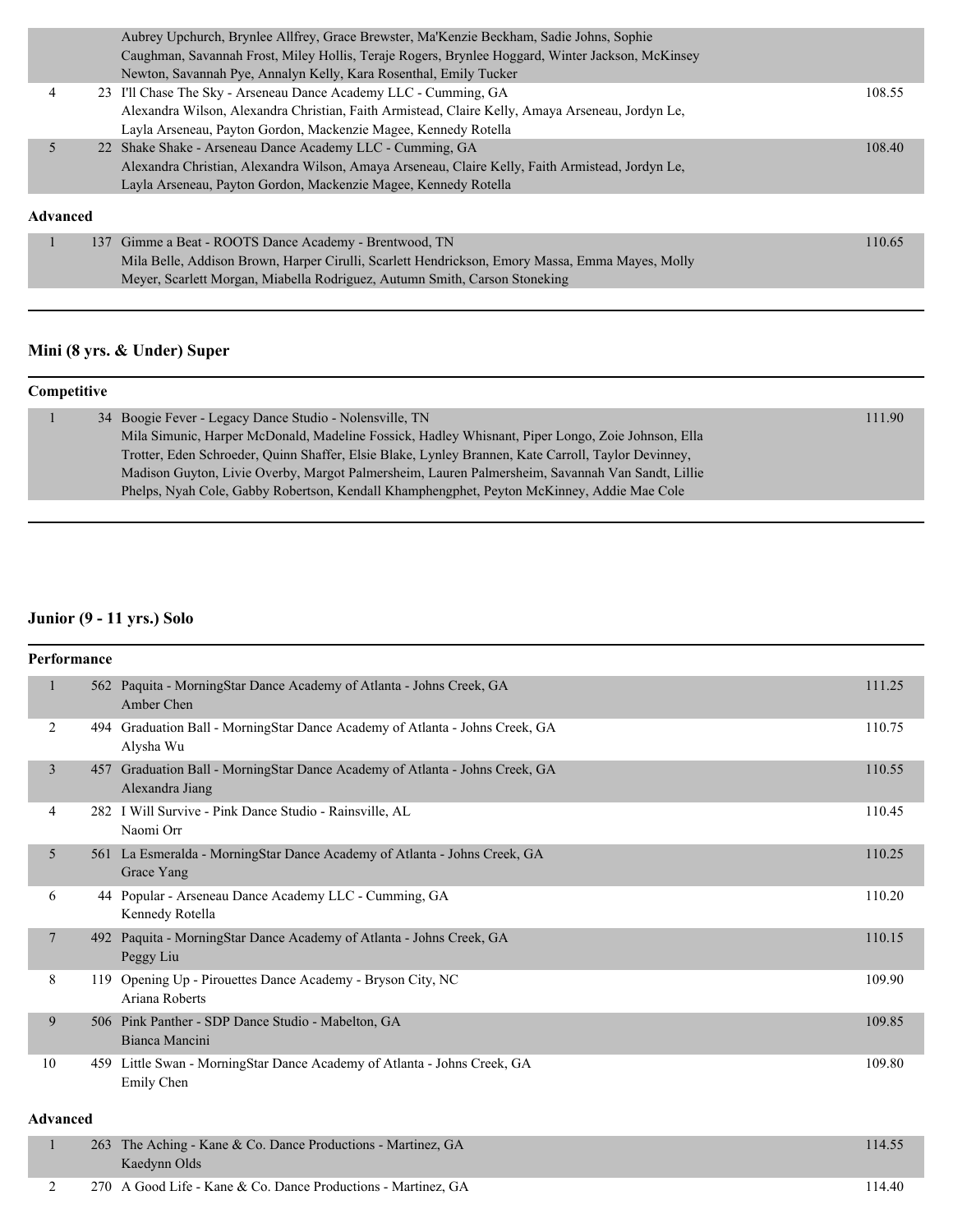|                |             | Rebekah Smith                                                                                       |        |
|----------------|-------------|-----------------------------------------------------------------------------------------------------|--------|
| 3              |             | 493 Fairy Doll - MorningStar Dance Academy of Atlanta - Johns Creek, GA<br>Sarah Shikhel            | 113.85 |
| 4              |             | 455 La Fille Mal Gardee - MorningStar Dance Academy of Atlanta - Johns Creek, GA<br>Olivia Ma       | 113.55 |
| 5              |             | 181 Dance With Somebody - ROOTS Dance Academy - Brentwood, TN<br>Reece Merker                       | 113.35 |
| 5              |             | 272 Hands Be Still - Kane & Co. Dance Productions - Martinez, GA<br>Edyka McClellan                 | 113.35 |
| 6              |             | 260 Lil' Gump - Kane & Co. Dance Productions - Martinez, GA<br>Daisy Flanders                       | 112.65 |
| 7              |             | 154 Orange Colored Sky - ROOTS Dance Academy - Brentwood, TN<br>Addie Hutcheson                     | 112.45 |
| 8              |             | 520 I Do What I Do! - Kidz In Step Dance & Gymnastics - Covington, GA<br>Elivia Gentes              | 111.40 |
| 9              |             | 173 Baby I'm a Star - ROOTS Dance Academy - Brentwood, TN<br>LilyAnn Brandon                        | 111.10 |
| $10\,$         |             | 568 Sleeping Beauty - MorningStar Dance Academy of Atlanta - Johns Creek, GA<br>Katy Liu            | 111.00 |
|                | Competitive |                                                                                                     |        |
| $\mathbf{1}$   |             | 91 I'm Alive - Legacy Dance Studio - Nolensville, TN<br><b>Addy Brown</b>                           | 113.70 |
| 2              |             | 550 La Fille Mal Gardee - MorningStar Dance Academy of Atlanta - Johns Creek, GA<br>Mingyang Gong   | 113.10 |
| $\mathfrak{Z}$ |             | 87 Feeling Good - Legacy Dance Studio - Nolensville, TN<br>Zoie Johnson                             | 113.05 |
| 4              |             | 60 Power of the Dream - Legacy Dance Studio - Nolensville, TN<br>Nyah Cole                          | 112.95 |
| 5              |             | 347 Hit Me With A Hot Note - NVS Dance - Collierville, TN<br>Lily Chartrand                         | 112.90 |
| 6              |             | 75 Empire - Legacy Dance Studio - Nolensville, TN<br>Hadley Whisnant                                | 112.80 |
| $\overline{7}$ |             | 458 Variation from Paquita - MorningStar Dance Academy of Atlanta - Johns Creek, GA<br>Crystal Zhen | 112.70 |
| 8              |             | 59 A Thousand Years - Legacy Dance Studio - Nolensville, TN<br>Piper Longo                          | 112.50 |
| 8              |             | 81 Wondering - Legacy Dance Studio - Nolensville, TN<br>Hannah Mcdonald                             | 112.50 |
| 9              |             | 61 Into the Sea - Legacy Dance Studio - Nolensville, TN<br>Ella Trotter                             | 112.45 |
| $10\,$         |             | 83 I'm a Lady - Legacy Dance Studio - Nolensville, TN<br>Madeline Fossick                           | 112.40 |

# **Junior (9 - 11 yrs.) Duet/Trio**

| Performance |   |  |                                                                                                      |        |
|-------------|---|--|------------------------------------------------------------------------------------------------------|--------|
|             |   |  | 567 Fairy Doll - Morning Star Dance Academy of Atlanta - Johns Creek, GA<br>Clara Chai, Clarice Chai | 110.05 |
|             |   |  | 49 'We Want It All' - Arseneau Dance Academy LLC - Cumming, GA<br>Amaya Arseneau, Kennedy Rotella    | 109.45 |
|             |   |  | 460 Blue Bird - Morning Star Dance Academy of Atlanta - Johns Creek, GA<br>Elaine Zhang, Ada Li      | 109.30 |
|             | 4 |  | 131 Janet Jackson - Catch The Beat Dance Academy - Lawrenceville, GA                                 | 109.15 |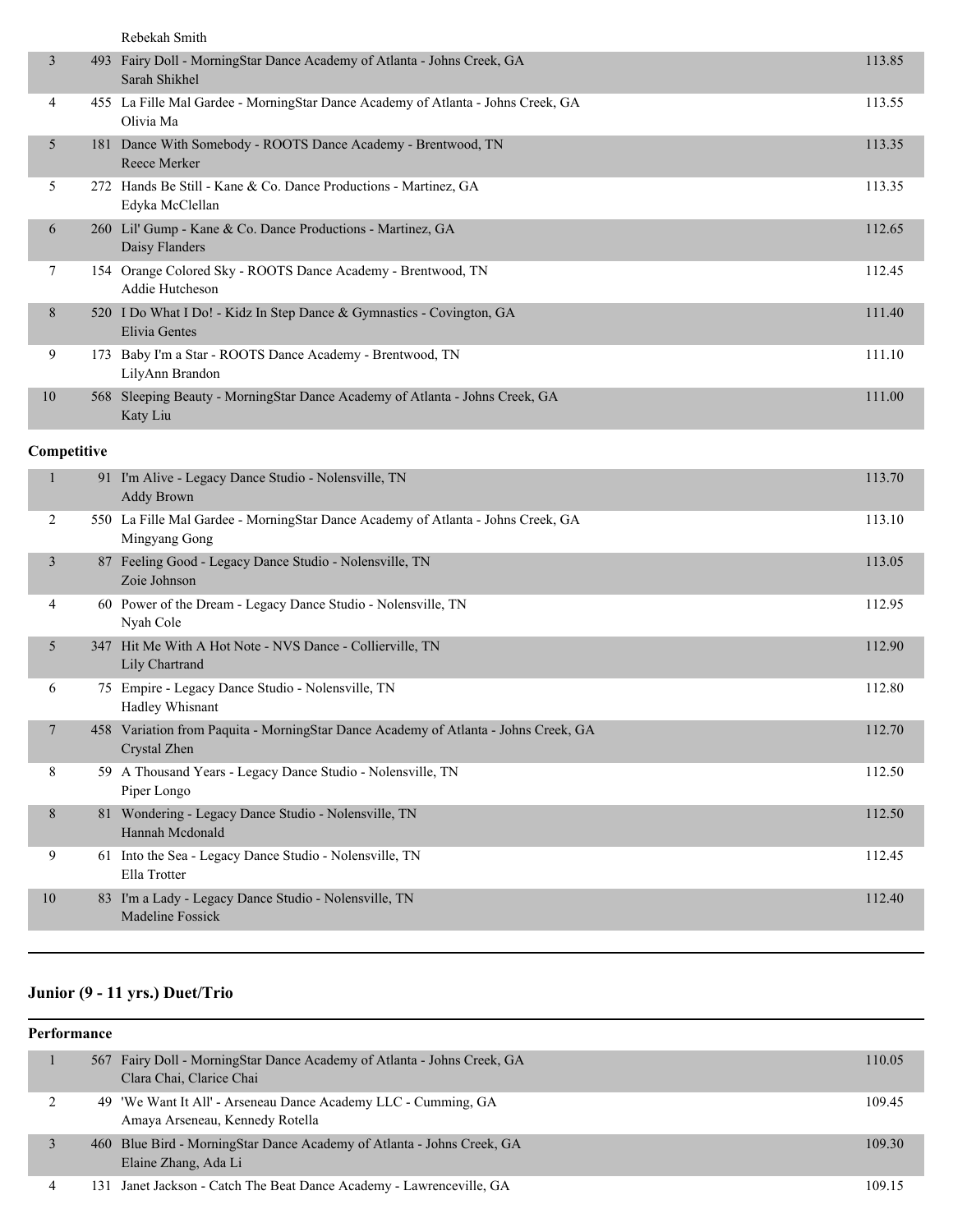|   | Aaliyah Colbert, Jazariah Hubbard                                                                         |        |
|---|-----------------------------------------------------------------------------------------------------------|--------|
|   | 578 Pure Imagination - Vidalia Ballet - Vidalia, GA<br>Ava Proctor, Raegan Corbett, Gracy West            | 109.10 |
| 6 | 538 Cruella De Vil - Dance Studio 33, School of the Arts - Decatur, GA<br>Alana-Cymone Scott, Heaven Lang | 109.00 |

### **Advanced**

| $\mathbf{1}$          | 646 Rise UP - Namari Dance Center - Sandy Springs, GA<br>Ka'iulani McIntosh-Ross, Chloe Speakman          | 112.25 |
|-----------------------|-----------------------------------------------------------------------------------------------------------|--------|
| 2<br>271              | Turn It Up - Kane & Co. Dance Productions - Martinez, GA<br>Edyka McClellan, Rebekah Smith                | 111.60 |
| $\overline{3}$<br>430 | What the World Needs - Gift of Dance Studio - McDonough, GA<br>Atira Lawrence, McKinley Davis, Zuri Pitts | 111.45 |
| 4<br>269              | Strut - Kane & Co. Dance Productions - Martinez, GA<br>Chloe Cantwell, Ruby Scott                         | 111.30 |
| 5                     | 428 Oh My Gawd - Gift of Dance Studio - McDonough, GA<br>London Peterson, Zuri Pitts                      | 110.75 |
| 6                     | 414 Valerie - Premiere Dance Studio - Mt Vernon, AL<br>Cayleigh Humphrey, Ariyana Beckham                 | 110.50 |
| $\overline{7}$<br>133 | Party - Catch The Beat Dance Academy - Lawrenceville, GA<br>Xyni Mike, Kassidy Wofford                    | 109.90 |
| Competitive           |                                                                                                           |        |
| $\mathbf{1}$<br>429   | What I Like About You - Gift of Dance Studio - McDonough, GA<br>McKinley Davis, Atira Lawrence            | 113.25 |
| 2<br>152              | Knock on Wood - ROOTS Dance Academy - Brentwood, TN<br>Addie Hutcheson, Reece Merker, Blake Beach         | 112.30 |
| $\overline{3}$<br>103 | Light Up the Sky - Legacy Dance Studio - Nolensville, TN<br>Addy Brown, Avery Chaffin, Hannah Mcdonald    | 112.00 |

# **Junior (9 - 11 yrs.) Small**

| Performance    |     |                                                                                                                                                                                                                  |        |
|----------------|-----|------------------------------------------------------------------------------------------------------------------------------------------------------------------------------------------------------------------|--------|
| $\mathbf{1}$   |     | 624 Ciara Time - Lisa's Dance Spot - Powder Springs, GA<br>Capri Edwards, Carlyn Ferebee, Jordan Farley, Kyla Gordan, Raina Matthews, Samaya Jones, Zayah<br>Thompson                                            | 111.75 |
| 2              |     | 623 Party Girls - Lisa's Dance Spot - Powder Springs, GA<br>Capri Edwards, Carlyn Ferebee, Kyla Gordan, Raina Matthews, Samaya Jones, Zayah Thompson, Jordan<br>Farley                                           | 111.00 |
| $\mathfrak{Z}$ |     | 432 Baby, You're a Star - Gift of Dance Studio - McDonough, GA<br>Kyla Gary, Amia Sanders, Spirit Parson, Gabrielle Williams, London Williams                                                                    | 110.25 |
| 4              |     | 299 Goin' back - Nix Dance Studios - Auburn, AL<br>Addie Powell, Adele Pettey, Allie Pickering, Ansleigh Bryant, Kendall Bryant, Evie McBride, Julia<br>Carlton, Kate Saxon, Virginia Hadley                     | 109.80 |
| $\overline{4}$ | 504 | Scars to your Beautiful - SDP Dance Studio - Mabelton, GA<br>Elijah Crum, Carleigh Hughes, Madison Moss, Sophie Ominde, Grazielle Otoo, Hannah Smith, Bianca<br>Mancini, Milan Clarke, Kemi Ogundipe             | 109.80 |
| 5              |     | 535 Mean Girls - Dance Studio 33, School of the Arts - Decatur, GA<br>Makenzie Johnson, Nathalie Weiner, Marleigh Johnson, Ibuanu Adekeye, Ariel Scruggs                                                         | 109.65 |
| 6              |     | 116 Amazing Grace - Pirouettes Dance Academy - Bryson City, NC<br>Cheyenne Nicholson, Abigail Jordan, Jayla Fuller, Alaya Fuller, Hailey Winchester, Lilly Jones, Tenley<br>Downs, Ariana Roberts, Briley George | 109.60 |
| 7              |     | 431 Hold of You - Gift of Dance Studio - McDonough, GA<br>Makenzie Knight, Spirit Parson, Khyleigh Marrero, Nyla Knight                                                                                          | 109.50 |
| 8              |     | 29 Welcome To The Party - Arseneau Dance Academy LLC - Cumming, GA<br>Jenny Hahn, Nora Krivic, Leighton Dupree, Noelle Modlinski, Calista Craig                                                                  | 109.45 |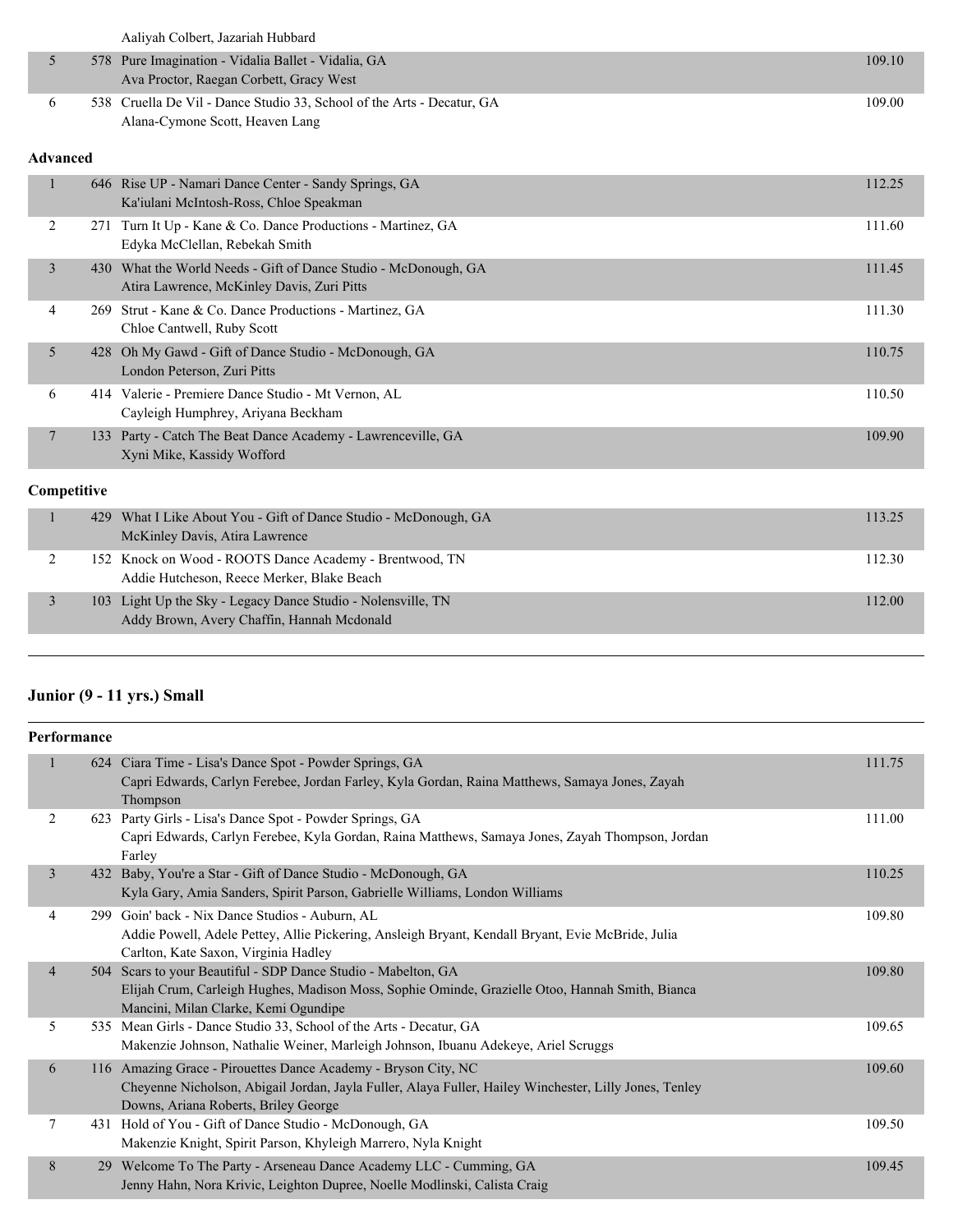| 8              | 540 Be Our Guest - Dance Studio 33, School of the Arts - Decatur, GA<br>Alana-Cymone Scott, Nathalie Weiner, Ariel Scruggs, Kate Lora, Zaria Rochester, Bentley Wallace,<br><b>Bailey Copeland</b>            | 109.45 |
|----------------|---------------------------------------------------------------------------------------------------------------------------------------------------------------------------------------------------------------|--------|
| 9              | 115 Redemption - Pirouettes Dance Academy - Bryson City, NC<br>Hailey Winchester, Lilly Jones, Tenley Downs, Cheyenne Nicholson, Abigail Jordan, Jayla Fuller, Alaya<br>Fuller, Ariana Roberts, Briley George | 109.25 |
| 10             | 24 Bounce Back - Arseneau Dance Academy LLC - Cumming, GA<br>Amaya Arseneau, Kate Castiglione, Mia Jurkovic, Ella Doherty, Kennedy Rotella                                                                    | 109.15 |
| Advanced       |                                                                                                                                                                                                               |        |
| $\mathbf{1}$   | 621 Let's Get Loud - Lisa's Dance Spot - Powder Springs, GA<br>Angelique Mouzon, Brooklyn Stigall, Kaela Stinson, Kayla Clark, Rian McDowell, Zarianna Riddle, Zuri<br>Russell                                | 112.85 |
| 2              | 620 Throwback - Lisa's Dance Spot - Powder Springs, GA<br>Angelique Mouzon, Brooklyn Stigall, Kaela Stinson, Kayla Clark, Rian McDowell, Zarianna Riddle, Zuri<br>Russell                                     | 112.70 |
| 3              | 622 Paper Hearts - Lisa's Dance Spot - Powder Springs, GA<br>Angelique Mouzon, Brooklyn Stigall, Kaela Stinson, Kayla Clark, Rian McDowell, Zarianna Riddle, Zuri<br>Russell                                  | 112.10 |
| 4              | 420 Beggin' - Gift of Dance Studio - McDonough, GA<br>Zuri Pitts, London Peterson, Atira Lawrence, McKinley Davis                                                                                             | 111.50 |
| 5              | 402 Rake It Up - Premiere Dance Studio - Mt Vernon, AL<br>Aaniylah Haley, Auri Yelder, Kamryn Peters, Malayiah Law, Ariyana Beckham, Layla Roberts, Haiden<br>Heathcock, Taylor Tarver                        | 111.10 |
| 6              | 401 Ball If I Want To - Premiere Dance Studio - Mt Vernon, AL<br>Kaitlyn Johnson, Aaniylah Haley, Zoie Miller, Haiden Heathcock, Ja'kylah Lee                                                                 | 110.70 |
| $\overline{7}$ | 387 Dock Of The Bay - Premiere Dance Studio - Mt Vernon, AL<br>Aaniylah Haley, Auri Yelder, Haiden Heathcock, Taylor Tarver                                                                                   | 110.60 |
| 8              | 407 Rise Up - Premiere Dance Studio - Mt Vernon, AL<br>Cayleigh Humphrey, Kamryn Peters, Malayiah Law, Layla Roberts, Ariyana Beckham                                                                         | 110.45 |
| 8              | 554 We Will Rock You - Premiere Dance Studio - Mt Vernon, AL<br>Cayleigh Humphrey, Kamryn Peters, Malayiah Law, Layla Roberts, Ariyana Beckham                                                                | 110.45 |
| 9              | 388 Can You Do This - Premiere Dance Studio - Mt Vernon, AL<br>Aaniylah Haley, Auri Yelder, Taylor Tarver, Haiden Heathcock                                                                                   | 110.10 |
| 10             | 405 Glam - Premiere Dance Studio - Mt Vernon, AL<br>Kamryn Peters, Cayleigh Humphrey, Malayiah Law, Layla Roberts, Ariyana Beckham                                                                            | 109.85 |
| Competitive    |                                                                                                                                                                                                               |        |
| $\mathbf{1}$   | 213 Saturn - Kane & Co. Dance Productions - Martinez, GA<br>Kaylee Schwamb, Kaedynn Olds, Daisy Flanders, Edyka McClellan, Izzy Rainier, Ruby Scott, Rebekah<br>Smith, Reagan Wilson                          | 113.60 |
| $\overline{c}$ | 212 Walk For Me - Kane & Co. Dance Productions - Martinez, GA<br>Kaedynn Olds, Kaylee Schwamb, Reagan Wilson, Daisy Flanders, Edyka McClellan, Izzy Rainier, Ruby<br>Scott, Rebekah Smith                     | 113.50 |
| 3              | 36 Another One Bites The Dust - Legacy Dance Studio - Nolensville, TN<br>Madeline Fossick, Piper Longo, Mila Simunic, Nyah Cole, Zoie Johnson, Hadley Whisnant                                                | 113.20 |
| 4              | 105 Imagine - Legacy Dance Studio - Nolensville, TN<br>Quinn Shaffer, Mila Simunic, Harper McDonald, Madeline Fossick, Hadley Whisnant, Lillie Phelps,<br>Gabby Robertson, Ella Trotter, Maggie Turman        | 111.00 |

## **Junior (9 - 11 yrs.) Large**

## **Performance** 1 505 Bootcamp - SDP Dance Studio - Mabelton, GA 111.10 Elijah Crum, Carleigh Hughes, Madison Moss, Sophie Ominde, Grazielle Otoo, Hannah Smith, Bianca Mancini, Milan Clarke, Kemi Ogundipe, Gabriella Rumph 2 300 Nicer in Nice - Nix Dance Studios - Auburn, AL 110.20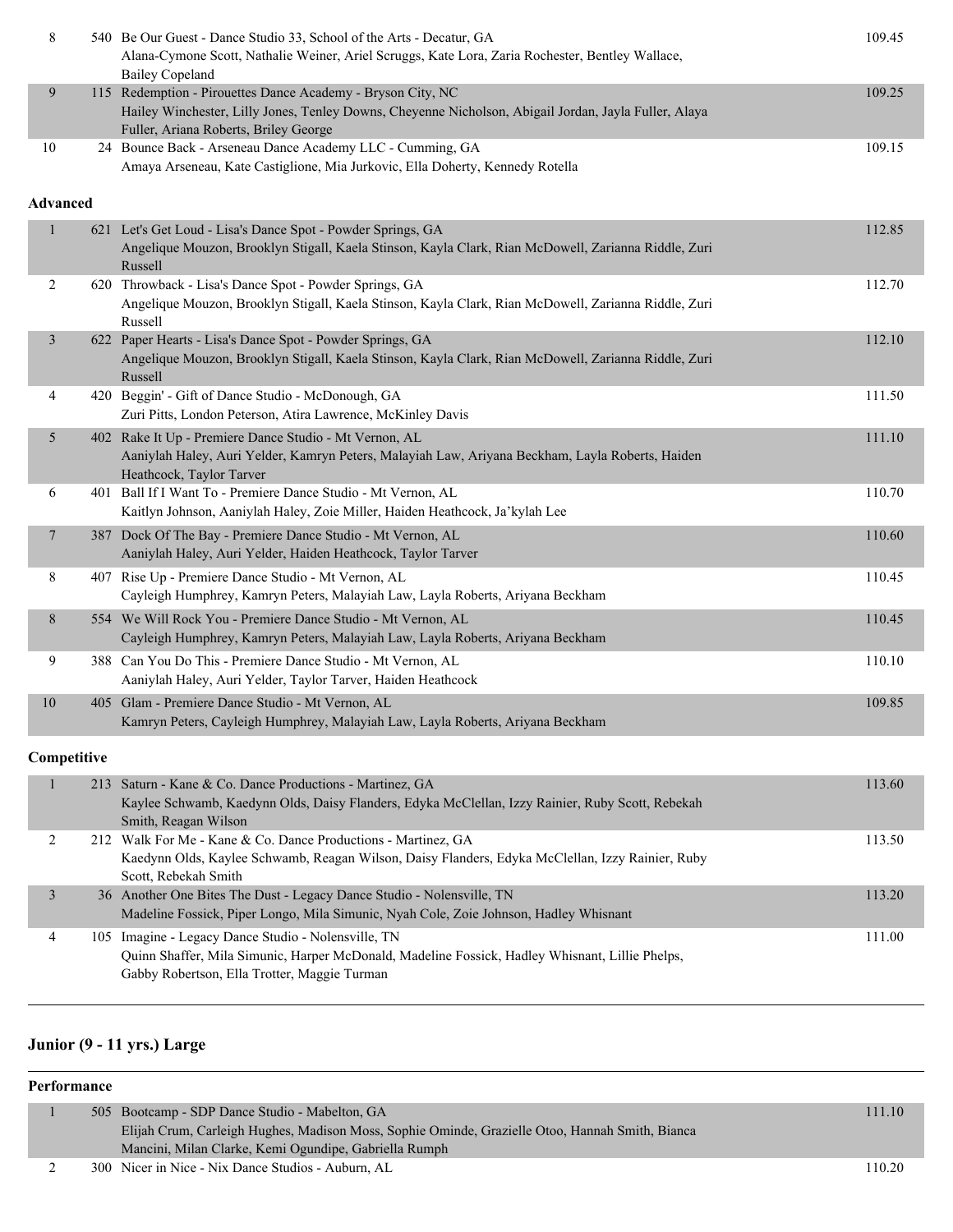|                 | Abby Walker, Addie Powell, Adele Pettey, Allie Pickering, Ansleigh Bryant, Georgina Schumacher,<br>Ginny Ruth Holt, Kendall Bryant, Miriam Hanks, Evie McBride, Julia Carlton, Kate Saxon, Isabella<br>Roberts, Virginia Hadley |        |
|-----------------|---------------------------------------------------------------------------------------------------------------------------------------------------------------------------------------------------------------------------------|--------|
| $\mathfrak{Z}$  | 301 Lil Mama - Nix Dance Studios - Auburn, AL                                                                                                                                                                                   | 110.00 |
|                 | Addison Shelton, Ann Thompson Pettey, Cameron Hamby, Chloe Britton, Ella Wohleb, Jayah Spinks,                                                                                                                                  |        |
|                 | Kayleigh Hardy, Lakyn Werner, Rachael Grace Wilborn, Virginia Grace Blake, Willow Grace Parish,                                                                                                                                 |        |
|                 | Stella Lane                                                                                                                                                                                                                     |        |
| 4               | 503 Distortion - SDP Dance Studio - Mabelton, GA                                                                                                                                                                                | 109.90 |
|                 | Milan Clarke, Shania Hughes, Kemi Ogundipe, Skye Becton, Elijah Crum, Carleigh Hughes, Madison                                                                                                                                  |        |
|                 | Moss, Sophie Ominde, Grazielle Otoo, Hannah Smith, Bianca Mancini                                                                                                                                                               |        |
| 5               | 302 Millie - Nix Dance Studios - Auburn, AL                                                                                                                                                                                     | 109.65 |
|                 | Addison Shelton, Ann Thompson Pettey, Audrey Holt, Cameron Hamby, Chloe Britton, Ella Wohleb,                                                                                                                                   |        |
|                 | Jayah Spinks, Kayleigh Hardy, Lakyn Werner, Rachael Grace Wilborn, Stella Lane, Virginia Grace Blake,                                                                                                                           |        |
|                 | Willow Grace Parish                                                                                                                                                                                                             |        |
| 6               | 541 You Can't Stop the Beat! - Dance Studio 33, School of the Arts - Decatur, GA                                                                                                                                                | 109.50 |
|                 | Alana-Cymone Scott, Marleigh Johnson, Makenzie Johnson, Nathalie Weiner, Ariel Scruggs, Dakota                                                                                                                                  |        |
|                 | Blackburn, Heaven Lang, Xailyn Mitchell Fertil, Bria Releford, Bailey Copeland, Kate Lora, Jordyn                                                                                                                               |        |
|                 | Moreland, Zaria Rochester, Bentley Wallace                                                                                                                                                                                      |        |
| $\overline{7}$  | 224 Play That Sax - Hot Shots of Hartwell - Hartwell, GA                                                                                                                                                                        | 109.40 |
|                 | Paysen Blakely, Andie Jane Holmes, Camille Sanders, Claire Hoy, Emmie Fleming, Harper Phillips,<br>Isabel Langford, Kyler Shaw, Lily Hope Osborne, Zoey Hill                                                                    |        |
|                 |                                                                                                                                                                                                                                 |        |
| <b>Advanced</b> |                                                                                                                                                                                                                                 |        |
| $\mathbf{1}$    | 207 MJ - Kane & Co. Dance Productions - Martinez, GA                                                                                                                                                                            | 113.45 |
|                 | Kaylee Schwamb, Kaedynn Olds, Camryn Herndon, Alexis Dakuras, Rhylie VanGundy, Reagan Wilson,                                                                                                                                   |        |
|                 | Chloe Cantwell, Daisy Flanders, Amaria Grady, Edyka McClellan, Mallory Morgan, Sydney Neville, Izzy                                                                                                                             |        |
|                 | Rainier, Ruby Scott, Rebekah Smith                                                                                                                                                                                              |        |
| 2               | 209 Dream On - Kane & Co. Dance Productions - Martinez, GA                                                                                                                                                                      | 113.35 |
|                 | Kaylee Schwamb, Kaedynn Olds, Camryn Herndon, Alexis Dakuras, Chloe Cantwell, Daisy Flanders,<br>Amaria Grady, Edyka McClellan, Mallory Morgan, Sydney Neville, Izzy Rainier, Ruby Scott, Rebekah                               |        |
|                 | Smith, Rhylie VanGundy, Reagan Wilson                                                                                                                                                                                           |        |
| $\mathfrak{Z}$  | 208 Puttin' On The Ritz - Kane & Co. Dance Productions - Martinez, GA                                                                                                                                                           | 112.00 |
|                 | Kaedynn Olds, Camryn Herndon, Alexis Dakuras, Kaylee Schwamb, Chloe Cantwell, Daisy Flanders,                                                                                                                                   |        |
|                 | Amaria Grady, Edyka McClellan, Mallory Morgan, Sydney Neville, Izzy Rainier, Ruby Scott, Rebekah                                                                                                                                |        |
|                 | Smith, Rhylie VanGundy, Reagan Wilson                                                                                                                                                                                           |        |
| 4               | 136 One More Hallelujah - ROOTS Dance Academy - Brentwood, TN                                                                                                                                                                   | 111.85 |
|                 | Emma ONeal, Eliza Barr, Blake Beach, Mila Belle, Avery Ann Biggers, LilyAnn Brandon, Lexie Brown,                                                                                                                               |        |
|                 | Ayla Bullington, Greeley Fulton, Addie Hutcheson, Emory Massa, Reece Merker, Emma Seeliger, Hadley                                                                                                                              |        |
|                 | Stephens                                                                                                                                                                                                                        |        |
| 5               | 210 Soul Train - Kane & Co. Dance Productions - Martinez, GA                                                                                                                                                                    | 110.90 |
|                 | Kaylee Schwamb, Kaedynn Olds, Camryn Herndon, Alexis Dakuras, Chloe Cantwell, Jocelyn Cooley,                                                                                                                                   |        |
|                 | Ansley Daniels, Daisy Flanders, Amaria Grady, Edyka McClellan, Sydney Neville, Kate Nunnallee, Izzy                                                                                                                             |        |
|                 | Rainier, Ruby Scott, Rebekah Smith, Rhylie VanGundy, Noel Kane                                                                                                                                                                  |        |
| 6               | 565 Serpentine - MorningStar Dance Academy of Atlanta - Johns Creek, GA                                                                                                                                                         | 110.45 |
|                 | Chloe Shou, Alexandra Jiang, Sophie Gao, Sarah Shikhel, Sasha Morgan, Grace Yang, Sophie Yang,                                                                                                                                  |        |
|                 | Alysha Wu, Clara Chai, Clarice Chai, Saida Rakhimova, Jennifer Ye                                                                                                                                                               |        |
| $\overline{7}$  | 566 Circus Dance - MorningStar Dance Academy of Atlanta - Johns Creek, GA                                                                                                                                                       | 110.35 |
|                 | Emily Chen, Esme Moran, Elaine Zhang, Elina Ma, Haoxin Cao, Yuzi Li, Katy Liu, Jialin Wang, Nathalie<br>Chou, Joy Yang, Blair Zhu, Raelynn Liu, Annabelle Wang, Annie Liu, Ada Li                                               |        |
|                 |                                                                                                                                                                                                                                 |        |
| Competitive     |                                                                                                                                                                                                                                 |        |
| 1               | 93 Nutbush City Limits - Legacy Dance Studio - Nolensville, TN                                                                                                                                                                  | 113.55 |
|                 | Mila Simunic, Harper McDonald, Madeline Fossick, Hadley Whisnant, Piper Longo, Zoie Johnson,                                                                                                                                    |        |
|                 | Savannah Van Sandt, Nyah Cole, Gabby Robertson, Ella Trotter, Peyton McKinney, Quinn Shaffer,                                                                                                                                   |        |
|                 | Lauren Palmersheim, Lillie Phelps                                                                                                                                                                                               |        |

# **Junior (9 - 11 yrs.) Super**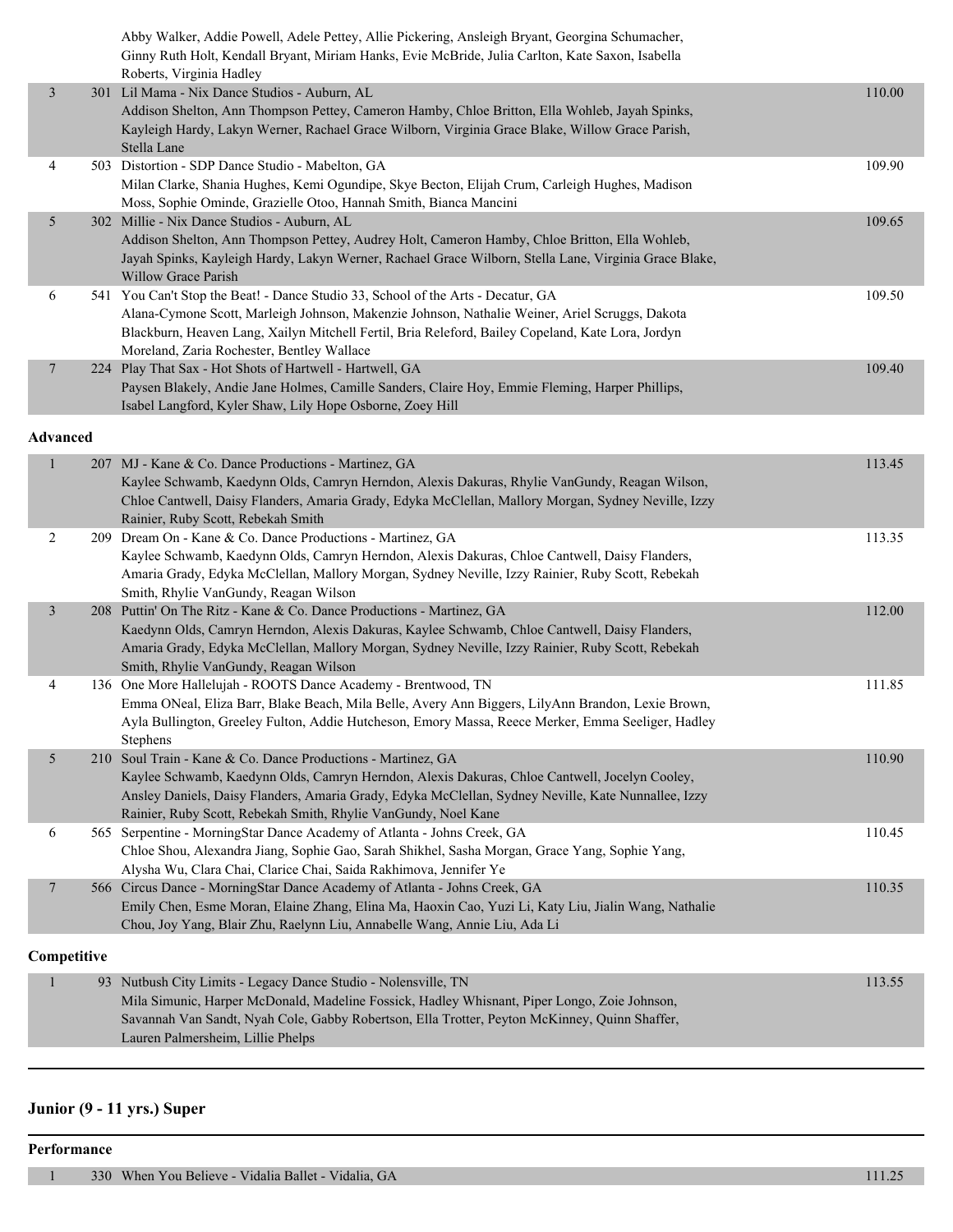Nora Williams, Kailey Dismuke, Morgan Dismuke, Addysen Smith, Savannah Lee Powell, Ava Proctor, Hartley Williamson, Skylar Williams, Yinalie Perez-Torres, Liliana Platova, Brooklyn-Belle Reiss, Kylie Carroll, Mandy Johnson, Raegan Corbett, Gracy West, Mackenzie Dellinger, Sarah Hutcheson, Blakely Woods, YiZhariah Bell, Kyndall Carroll

## **Teen (12 - 14 yrs.) Solo**

| Performance    |                                                                                                 |        |
|----------------|-------------------------------------------------------------------------------------------------|--------|
| $\mathbf{1}$   | 580 Wicked Game - Vidalia Ballet - Vidalia, GA<br>Kailey Dismuke                                | 114.95 |
| $\overline{2}$ | 238 I'm A Boss - Arseneau Dance Academy LLC - Cumming, GA<br>Caitlyn Ostrander                  | 113.00 |
| 3              | 591 Natural Woman - Vidalia Ballet - Vidalia, GA<br>Nora Williams                               | 112.85 |
| 4              | 594 North - Vidalia Ballet - Vidalia, GA<br>Sarah Hutcheson                                     | 112.75 |
| 5              | 230 AMEN - Hot Shots of Hartwell - Hartwell, GA<br>Aubrey Alewine                               | 112.55 |
| 5              | 324 Spear Finger - Pirouettes Dance Academy - Bryson City, NC<br>Makaula Lambert                | 112.55 |
| 5              | 463 La Esmeralda - MorningStar Dance Academy of Atlanta - Johns Creek, GA<br>Katherine Meng     | 112.55 |
| 5              | 589 There For You - Vidalia Ballet - Vidalia, GA<br>Marlee Williams                             | 112.55 |
| 6              | 51 Hold Me While You Wait - Arseneau Dance Academy LLC - Cumming, GA<br>Killian Shariett        | 112.40 |
| 6              | 638 Yikes! - Kidz In Step Dance & Gymnastics - Covington, GA<br>Sadie Claire Cook               | 112.40 |
| 7              | 462 La Esmeralda - MorningStar Dance Academy of Atlanta - Johns Creek, GA<br>Sara Zhang         | 112.30 |
| 8              | 560 Paquita Variation 5 - MorningStar Dance Academy of Atlanta - Johns Creek, GA<br>Lyvia Huang | 112.25 |
| $8\,$          | 587 Mama - Vidalia Ballet - Vidalia, GA<br>Mandy Johnson                                        | 112.25 |
| 8              | 592 Fancy - Vidalia Ballet - Vidalia, GA<br>Ansleigh Chambers                                   | 112.25 |
| 9              | 231 What Is Love - Hot Shots of Hartwell - Hartwell, GA<br><b>Addison Krause</b>                | 112.20 |
| 10             | 41 I Lost A Friend - Arseneau Dance Academy LLC - Cumming, GA<br>Kathryn Shell                  | 112.00 |
| Advanced       |                                                                                                 |        |
| 1              | 601 I Surrender - Vidalia Ballet - Vidalia, GA<br>Yi'Zhariah Bell                               | 114.90 |
| 2              | 530 Optimate - Kane & Co. Dance Productions - Martinez, GA<br>Victoria Abell                    | 114.70 |
| 3              | 647 Ashes - Namari Dance Center - Sandy Springs, GA<br>Chloe Speakman                           | 114.60 |
| 4              | 170 Nobody's Stopping You - ROOTS Dance Academy - Brentwood, TN<br>Lauren Anderson              | 114.55 |
| 5              | 528 Possibly Maybe - Kane & Co. Dance Productions - Martinez, GA<br>Avery Ritz                  | 113.80 |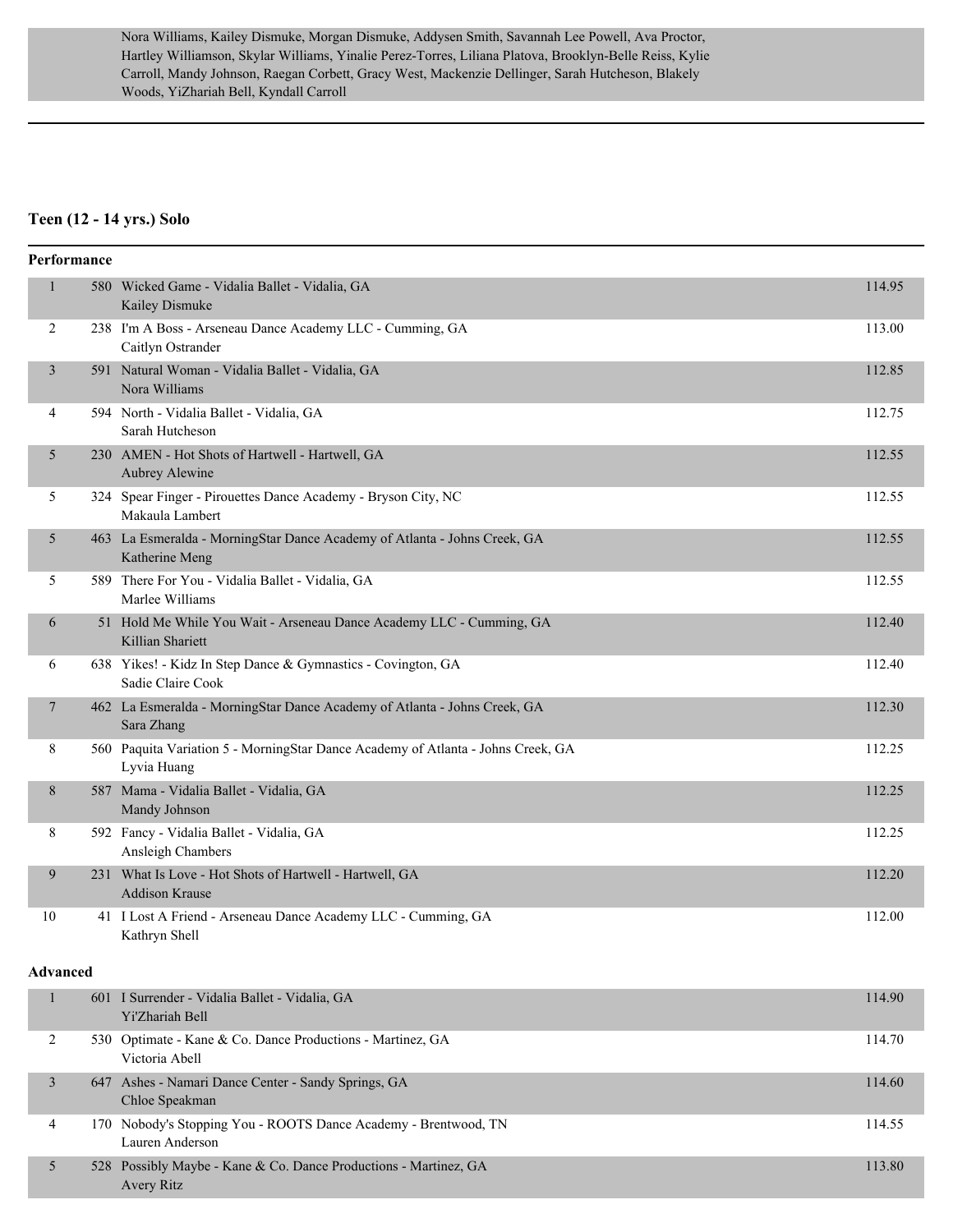| 6              |     | 258 Turn To Stone - Kane & Co. Dance Productions - Martinez, GA<br>Kamora Tomlinson            | 113.55 |
|----------------|-----|------------------------------------------------------------------------------------------------|--------|
| $\tau$         |     | 261 On and On - Kane & Co. Dance Productions - Martinez, GA<br>Kenzleigh Dakuras               | 113.45 |
| 8              |     | 279 Fever - Kane & Co. Dance Productions - Martinez, GA<br>Mya Lee                             | 113.35 |
| 9              |     | 162 A Pale - ROOTS Dance Academy - Brentwood, TN<br>Daisy Flenniken                            | 113.30 |
| 10             |     | 516 Zillionaire - Kidz In Step Dance & Gymnastics - Covington, GA<br>Brielle Merkerson         | 113.25 |
| 10             |     | 603 Feel My Love - ROOTS Dance Academy - Brentwood, TN<br><b>Rylee Firsching</b>               | 113.25 |
| Competitive    |     |                                                                                                |        |
| $\mathbf{1}$   |     | 379 I Want to Speak - MorningStar Dance Academy of Atlanta - Johns Creek, GA<br>Elizabeth Feng | 117.20 |
| 2              |     | 69 Don't You Want Me - Legacy Dance Studio - Nolensville, TN<br>Sydney Khamphengphet           | 116.95 |
| $\overline{2}$ |     | 352 Send In The Clowns - NVS Dance - Collierville, TN<br>Alina Kirkendoll                      | 116.95 |
| 3              |     | 350 Islands - NVS Dance - Collierville, TN<br>Avery McMillen                                   | 116.75 |
| $\overline{4}$ |     | 70 Hurt - Legacy Dance Studio - Nolensville, TN<br><b>Mallory Rooney</b>                       | 116.15 |
| 5              |     | 79 Stand by Me - Legacy Dance Studio - Nolensville, TN<br><b>Emerson Greene</b>                | 115.90 |
| 6              |     | 374 Sparrow - No Limits Dance Company - Monroe, NC<br>Sadona Olsen                             | 115.80 |
| 7              |     | 287 Lullaby - Legacy Dance Studio - Nolensville, TN<br>Angelina Wickham                        | 115.75 |
| 8              |     | 71 In Your Arms - Legacy Dance Studio - Nolensville, TN<br><b>Brooke Davis</b>                 | 115.35 |
| 9              |     | 89 Black Widow - Legacy Dance Studio - Nolensville, TN<br>Hayden Colbert                       | 114.75 |
| 9              | 349 | Thy Will Be Done - NVS Dance - Collierville, TN<br>Samantha Hoskins                            | 114.75 |
| 10             |     | 74 Someone to Hold - Legacy Dance Studio - Nolensville, TN<br>Lillian Johnson                  | 114.70 |
| 10             |     | 177 Escalate - ROOTS Dance Academy - Brentwood, TN<br>Mollie Ter Kuile                         | 114.70 |

# **Teen (12 - 14 yrs.) Duet/Trio**

| <b>Performance</b> |     |                                                                                                           |        |  |
|--------------------|-----|-----------------------------------------------------------------------------------------------------------|--------|--|
|                    | 114 | Burlesque - Pirouettes Dance Academy - Bryson City, NC<br>Makaula Lambert, Madilyn Crouse, Taylor Rickman | 112.50 |  |
| ∠<br>Advanced      |     | 227 Blow - Hot Shots of Hartwell - Hartwell, GA<br>Lizzie Alewine, Lucee Patrick, Gracie Kidd             | 111.10 |  |
|                    |     | 276 Run - Kane & Co. Dance Productions - Martinez, GA<br>Jessica Greene, Preslie Sidener                  | 114.20 |  |
| $\mathcal{L}$      | 425 | Moonlight Sonata - Gift of Dance Studio - McDonough, GA<br>Kimorea Coates, Kimani McCrary                 | 113.35 |  |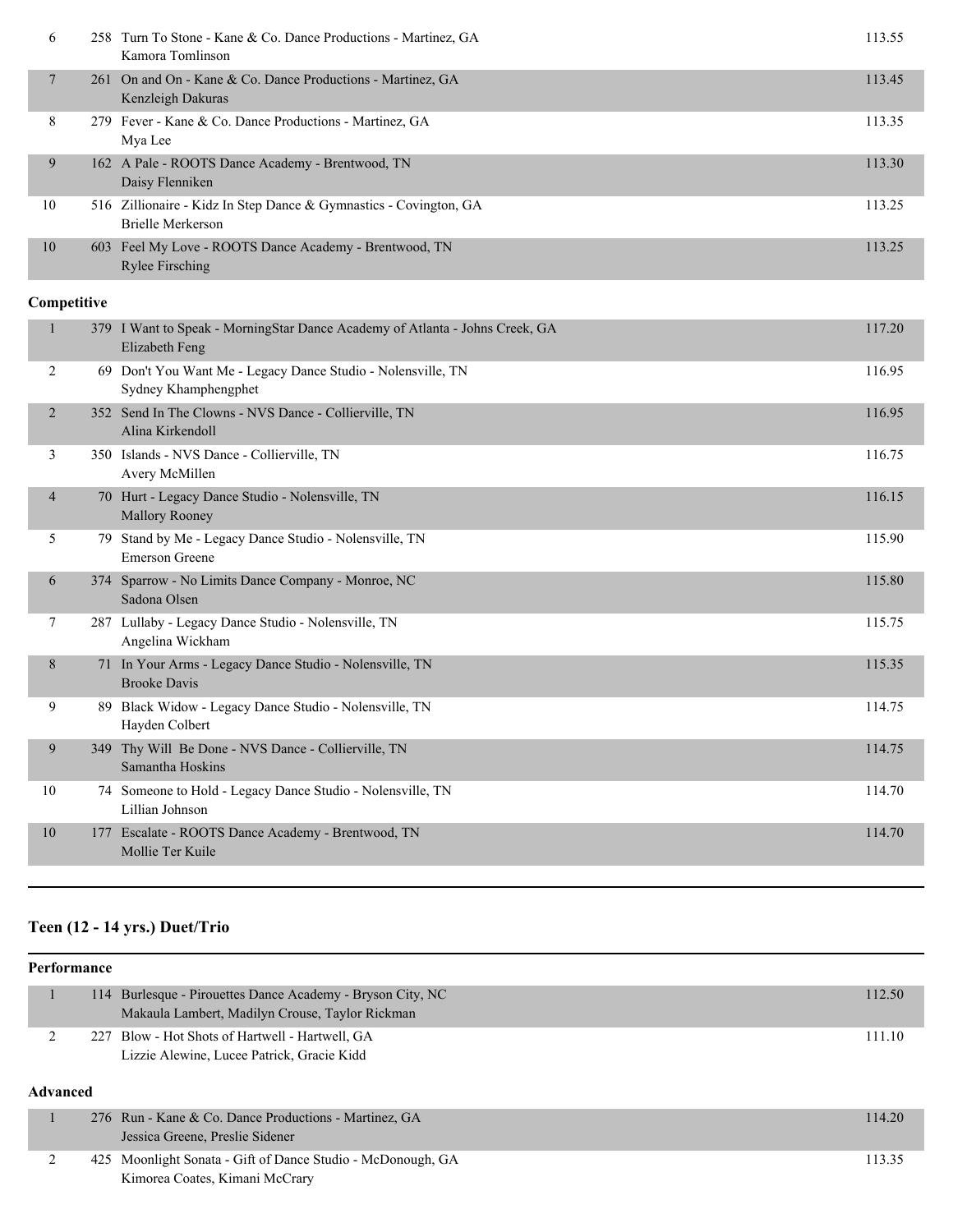|             |                             | 437 Conga - Gift of Dance Studio - McDonough, GA                 | 112.40 |
|-------------|-----------------------------|------------------------------------------------------------------|--------|
|             |                             | Daylen Harvey, Kimani McCrary                                    |        |
| 4           |                             | 255 Fame and Field - Kane & Co. Dance Productions - Martinez, GA | 112.10 |
|             |                             | Makaylah Dunn, Jordan Maciaszek, Daisy Flanders                  |        |
|             |                             | 412 LaQuifa - Premiere Dance Studio - Mt Vernon, AL              | 111.85 |
|             |                             | Zoie Miller, Malayiah Law                                        |        |
| Competitive |                             |                                                                  |        |
| $\sim$      | $\sim$ $\sim$ $\sim$ $\sim$ | $-11$<br>$C_1$ 1, 1, 1<br>$T^*$<br>$\mathbf{r}$<br>$\sqrt{1}$    | 11770  |

| 96 Mirror - Legacy Dance Studio - Nolensville, TN<br>Bella Miller, Sydney Khamphengphet, Emerson Greene | 116.70 |
|---------------------------------------------------------------------------------------------------------|--------|
| 104 Be Your Love - Legacy Dance Studio - Nolensville, TN<br>Bella Miller, Mallory Rooney, Brooke Davis  | 116.20 |
| 147 Wait for You - ROOTS Dance Academy - Brentwood, TN<br>McCarthy Nash, Layla Kairdolf, Charley Sain   | 114.90 |

# **Teen (12 - 14 yrs.) Small**

| Performance     |                                                                                                                                                                                               |        |
|-----------------|-----------------------------------------------------------------------------------------------------------------------------------------------------------------------------------------------|--------|
| 1               | 626 Back Talk - Lisa's Dance Spot - Powder Springs, GA<br>Angel McCoy, Kenyada Dunnam, Makayla Jones, Olympia Hardman, Tamara Manuel, Taylor Jordan,<br>Oceana Hardman, Kamaya Campbell       | 113.75 |
| $\overline{2}$  | 625 Pop Drop & Roll - Lisa's Dance Spot - Powder Springs, GA<br>Angel McCoy, Kenyada Dunnam, Olympia Hardman, Tamara Manuel, Taylor Jordan, Oceana Hardman,<br>Makayla Jones, Kamaya Campbell | 112.90 |
| 3               | 232 Painting Gray - Hot Shots of Hartwell - Hartwell, GA<br>Addison Krause, Aubrey Alewine, Jurnee Porter, Morgan Simmons, Lyra Kate Osborne, Natalie Carter                                  | 112.45 |
| 4               | 226 My Mind - Hot Shots of Hartwell - Hartwell, GA<br>Natalie Carter, Lyra Kate Osborne, Morgan Simmons, Jurnee Porter, Aubrey Alewine, Addison Krause                                        | 112.20 |
| 5               | 112 Walk - Pirouettes Dance Academy - Bryson City, NC<br>Makaula Lambert, Tenley Downs, Madilyn Crouse, Taylor Rickman                                                                        | 111.90 |
| 6               | 33 Calling All Angels - Arseneau Dance Academy LLC - Cumming, GA<br>Jenny Hahn, Ansley Morrison, Ella Doherty, Holly Love, Abby Walker, Caitlyn Ostrander, Sky Lehmann                        | 111.70 |
| 7               | 27 Woman Up - Arseneau Dance Academy LLC - Cumming, GA<br>Mackenzie Goodwin, Noelle Modlinski, Nora Krivic, Jenny Hahn, Calista Craig                                                         | 111.45 |
| 8               | 113 I Will Always Love You - Pirouettes Dance Academy - Bryson City, NC<br>Tenley Downs, Makaula Lambert, Madilyn Crouse, Taylor Rickman                                                      | 111.40 |
| 9               | 225 Bohemian Rhapsody - Hot Shots of Hartwell - Hartwell, GA<br>Lizzie Alewine, Grace Wilson, Gracie Kidd, Jaleigh Partain, Kaylie Wolfe, Lucee Patrick, Paige Wilson                         | 111.35 |
| 10              | 28 I Miss You - Arseneau Dance Academy LLC - Cumming, GA<br>Jenny Hahn, Leighton Dupree, Mackenzie Goodwin, Noelle Modlinski, Nora Krivic, Emaline Dupree,<br>Sky Lehmann                     | 111.30 |
| 10              | 469 Circus - The Dance Company - Gainesville, GA<br>Isabell Ann Goebel, Andrea Castillo, Madison Ladd, Ava Nicholson                                                                          | 111.30 |
| <b>Advanced</b> |                                                                                                                                                                                               |        |
| 1               | 617 Smooth Criminal - Lisa's Dance Spot - Powder Springs, GA<br>Kirstin Williams, Courtney Sentmore, Angel Brown, Emery Watley, Gabrielle Samuel, Katelyn Wright,<br>Madyson Jones            | 115.35 |
| 2               | 510 Have Mercy - Namari Dance Center - Sandy Springs, GA<br>Ka'iulani McIntosh-Ross, Chloe Speakman, Ciáni Wesley, Kelsey Muckle                                                              | 115.05 |
| 3               | 246 Splintered - Kane & Co. Dance Productions - Martinez, GA<br>Jessica Greene, Preslie Sidener, Harleigh Freitas, Makaylah Dunn, Jordan Maciaszek, Olivia Scott,<br>Victoria Abell           | 114.65 |
| $\overline{4}$  | 508 Disco Inferno - Namari Dance Center - Sandy Springs, GA                                                                                                                                   | 114.60 |

5 424 Copycat - Gift of Dance Studio - McDonough, GA 114.25

Ka'iulani McIntosh-Ross, Chloe Speakman, Ciáni Wesley, Kelsey Muckle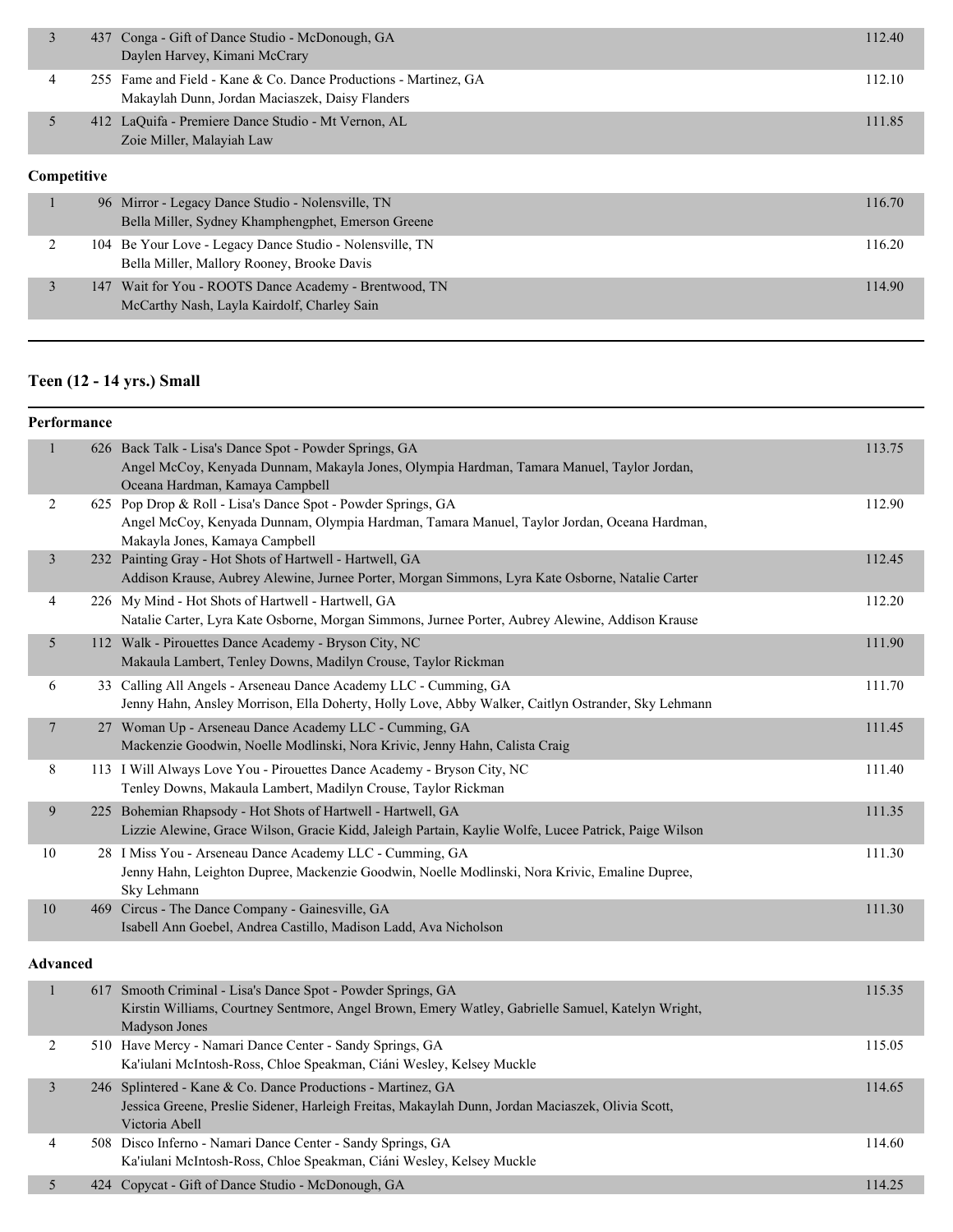|             |    | Daylen Harvey, Kimorea Coates, Ra'Terian Jackson, Kelsea Harriott                                                                                                                                                          |        |
|-------------|----|----------------------------------------------------------------------------------------------------------------------------------------------------------------------------------------------------------------------------|--------|
| 5           |    | 511 Its All Coming Back - Namari Dance Center - Sandy Springs, GA<br>Ka'iulani McIntosh-Ross, Chloe Speakman, Kelsey Muckle, Ciáni Wesley                                                                                  | 114.25 |
| 6           |    | 243 Remembering - Kane & Co. Dance Productions - Martinez, GA<br>Ansley Daniels, Brooklynn Allfrey, Kenzleigh Dakuras, Claire Duffie, Megan Lee, Madilynn Shirey,<br>Kamora Tomlinson, Ashlynn Mackinnon, Kaylee Mackinnon | 114.10 |
| 7           |    | 619 A Voice From God - Lisa's Dance Spot - Powder Springs, GA<br>Katelyn Wright, Kirstin Williams, Angel McCoy, Courtney Sentmore, Emery Watley, Gabrielle Samuel,<br>Madyson Jones                                        | 114.05 |
| 8           |    | 242 Fun - Kane & Co. Dance Productions - Martinez, GA<br>Brooklynn Allfrey, Kenzleigh Dakuras, Claire Duffie, Megan Lee, Madilynn Shirey, Kamora Tomlinson,<br>Ansley Daniels, Ashlynn Mackinnon, Kaylee Mackinnon         | 114.00 |
| 9           |    | 618 My Girls - Lisa's Dance Spot - Powder Springs, GA<br>Katelyn Wright, Kirstin Williams, Angel Brown, Courtney Sentmore, Emery Watley, Gabrielle Samuel,<br>Madyson Jones                                                | 113.95 |
| 10          |    | 509 Sophisticated - Namari Dance Center - Sandy Springs, GA<br>Ka'iulani McIntosh-Ross, Chloe Speakman, Ciáni Wesley, Kelsey Muckle                                                                                        | 113.70 |
| Competitive |    |                                                                                                                                                                                                                            |        |
|             |    | 141 Grace - ROOTS Dance Academy - Brentwood, TN<br>Neve O'ullivan, Mae Fletcher, Adeline Hendrickson, Layla Kairdolf, Annaclaire Lund, McCarthy Nash,<br>Charley Sain, Ava Shaw                                            | 116.35 |
| 2           | 98 | The Secret Garden - Legacy Dance Studio - Nolensville, TN<br>Hayden Colbert, Brooke Davis, Emerson Greene, Angelina Wickham, Lillian Johnson, Mallory Rooney,<br>Bella Miller, Brynlee Smotherman                          | 115.90 |

|  | Bella Miller, Brynlee Smotherman                                                                         |        |
|--|----------------------------------------------------------------------------------------------------------|--------|
|  | 139 Shawty Get Loose - ROOTS Dance Academy - Brentwood, TN                                               | 114.85 |
|  | Haylie Shacklett, Kallie Rainey, Layla Kairdolf, Tori Siebe, Adeline Hendrickson, Reece Merker, Charley  |        |
|  | Sain, Ava Shaw, Mollie Ter Kuile                                                                         |        |
|  | 471 Syrup and Honey - The Dance Company - Gainesville, GA                                                | 112.65 |
|  | Millie Wilkins, Olivia Nix, Gracen Kiser, Natalie Butler, Haylee Ellsworth, Addison Enzor, Lyla McGriff, |        |
|  | Anna Leigh Chester                                                                                       |        |

# **Teen (12 - 14 yrs.) Large**

| Performance |
|-------------|
|             |

| т егтот шансе |                                                                                                        |        |
|---------------|--------------------------------------------------------------------------------------------------------|--------|
|               | 502 Gimme - Vidalia Ballet - Vidalia, GA                                                               | 114.35 |
|               | Mandy Johnson, Marlee Williams, Sarah Hutcheson, Justice Hanner, Shannon Collins, Nora Williams,       |        |
|               | Kailey Dismuke, Ansleigh Chambers, Reagan Blakey, Yinalie Perez-Torres, Liliana Platova, Kylin Miller, |        |
|               | Jailee Haner, YiZhariah Bell, Amellia Peacock, Brinley Spivey                                          |        |
| Advanced      |                                                                                                        |        |

#### **Advanced**

|   | 306 Orchestra - Nix Dance Studios - Auburn, AL                                                          | 114.75 |
|---|---------------------------------------------------------------------------------------------------------|--------|
|   | Abby Clemmons, Avery Riley, Charlie Anne Lee, Emma Kate Parish, Isabel Smith, Jayden Sims,              |        |
|   | Kennedy Hyte, Londyn Wagoner, Madelyn Stallworth-Ward, Sophia Duzy, Abby Farr, Cate Cleveland,          |        |
|   | Mary Harper Poole, Nan Kelly, Rolley Len Kirk, Sophia Wyatt                                             |        |
| 2 | 325 Roses - Vidalia Ballet - Vidalia, GA                                                                | 114.70 |
|   | Yinalie Perez-Torres, Liliana Platova, Amellia Peacock, Justice Hanner, Shannon Collins, Nora Williams, |        |
|   | Kailey Dismuke, Mandy Johnson, Sarah Hutcheson, Brinley Spivey, Yi'Zhariah Bell, Kylin Miller           |        |
| 3 | 629 Drill Em Down - Lisa's Dance Spot - Powder Springs, GA                                              | 114.45 |
|   | Capri Edwards, Carlyn Ferebee, Jordan Farley, Raina Matthews, Samaya Jones, Zayah Thompson, Angel       |        |
|   | McCoy, Courtney Sentmore, Emery Watley, Kenyada Dunnam, Makayla Jones, Olympia Hardman,                 |        |
|   | Tamara Manuel, Taylor Jordan, Ashtyn Pressley, Camerean Carter, Maylyn Mann, Oceana Hardman,            |        |
|   | Kamaya Campbell                                                                                         |        |
| 4 | 438 What You Need - Gift of Dance Studio - McDonough, GA                                                | 114.35 |
|   | Daylen Harvey, Atira Lawrence, McKinley Davis, Latrice Gibson, Kimorea Coates, Kimani McCrary,          |        |
|   | Sommer West, Kelsea Harriott, Sade Jackson, Zaria Jenkins                                               |        |
| 5 | 216 Love Yourself - Kane & Co. Dance Productions - Martinez, GA                                         | 113.30 |
|   | Haylee Hall, Raegan Purvee, Noel Kane, Megan Lee, Madilynn Shirey, Kenzleigh Dakuras, Kamora            |        |
|   | Tomlinson, Haley Corbin, Emmy Carter, Claire Duffie, Brooklynn Allfrey, Sarah Blankenship, Mya Lee,     |        |
|   | Keyden Hanna, Kate Nunnallee, Ansley Daniels                                                            |        |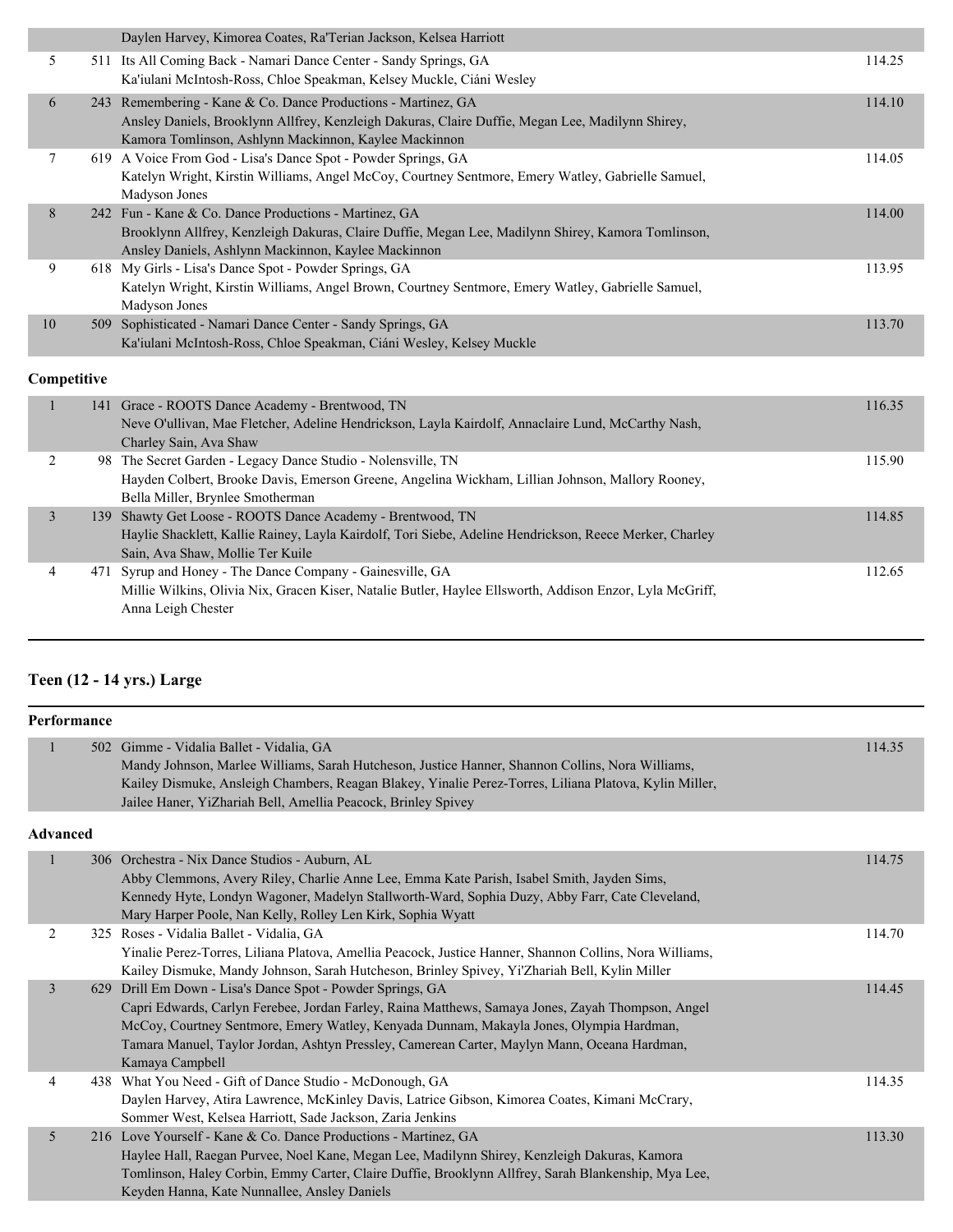| 6              | 215 Grey - Kane & Co. Dance Productions - Martinez, GA                                                                                                                                                 | 113.25 |
|----------------|--------------------------------------------------------------------------------------------------------------------------------------------------------------------------------------------------------|--------|
|                | Noel Kane, Raegan Purvee, Brooklynn Allfrey, Emmy Carter, Haley Corbin, Kenzleigh Dakuras, Claire                                                                                                      |        |
|                | Duffie, Haylee Hall, Megan Lee, Mya Lee, Madilynn Shirey, Kamora Tomlinson, Sarah Blankenship,<br>Ansley Daniels, Kate Nunnallee, Keyden Hanna                                                         |        |
| $\overline{7}$ | 310 The Joke - Nix Dance Studios - Auburn, AL                                                                                                                                                          | 113.20 |
|                | Andalee Strickland, Caroline Walker, Caroline Hill, Emma Millar, Jillian Parker, Jordis Short, Kenna                                                                                                   |        |
|                | Pitcock, Marlie Sims, Mercer Shirah, Sarah Jackson                                                                                                                                                     |        |
| 8              | 305 Unraveling - Nix Dance Studios - Auburn, AL                                                                                                                                                        | 113.05 |
|                | Abby Clemmons, Avery Riley, Charlie Anne Lee, Emma Kate Parish, Isabel Smith, Kennedy Hyte,                                                                                                            |        |
|                | Londyn Wagoner, Madelyn Stallworth-Ward, Sophia Duzy, Abby Farr, Cate Cleveland, Nan Kelly, Rolley                                                                                                     |        |
|                | Len Kirk, Sophia Wyatt, Mary Harper Poole, Jayden Sims                                                                                                                                                 |        |
| 9              | 304 The Dr is in - Nix Dance Studios - Auburn, AL                                                                                                                                                      | 112.60 |
|                | Abby Clemmons, Avery Riley, Charlie Anne Lee, Emma Kate Parish, Isabel Smith, Jayden Sims,                                                                                                             |        |
|                | Kennedy Hyte, Londyn Wagoner, Madelyn Stallworth-Ward, Sophia Duzy, Abby Farr, Cate Cleveland,                                                                                                         |        |
|                | Mary Harper Poole, Nan Kelly, Rolley Len Kirk, Sophia Wyatt                                                                                                                                            |        |
| 9              | 309 Mama makes three - Nix Dance Studios - Auburn, AL                                                                                                                                                  | 112.60 |
|                | Andalee Strickland, Caroline Walker, Caroline Hill, Emma Millar, Jillian Parker, Jordis Short, Kenna                                                                                                   |        |
|                | Pitcock, Marlie Sims, Mercer Shirah, Sarah Jackson                                                                                                                                                     |        |
| 10             | 303 Rub that lamp - Nix Dance Studios - Auburn, AL                                                                                                                                                     | 112.55 |
|                | Abby Clemmons, Avery Riley, Charlie Anne Lee, Emma Kate Parish, Isabel Smith, Jayden Sims,                                                                                                             |        |
|                | Kennedy Hyte, Londyn Wagoner, Madelyn Stallworth-Ward, Sophia Duzy, Abby Farr, Cate Cleveland,<br>Mary Harper Poole, Nan Kelly, Rolley Len Kirk, Sophia Wyatt                                          |        |
|                |                                                                                                                                                                                                        |        |
| Competitive    |                                                                                                                                                                                                        |        |
| $\mathbf{1}$   | 612 Hit the Road Jack - Lisa's Dance Spot - Powder Springs, GA                                                                                                                                         | 116.30 |
|                | Bianca Thomas, Kai Yarbrough, Keiaja Hester, Nia Stewart, Rasheeda Dalton, Zari Preston, Dominique                                                                                                     |        |
|                | Williams, Jai Marie Winston, Karrington LeCounte, Madison Jarrett, Nyah Chambers, Taylor Stewart                                                                                                       |        |
| $\overline{c}$ | 94 Bird Set Free - Legacy Dance Studio - Nolensville, TN                                                                                                                                               | 116.05 |
|                | Addy Brown, Bella Miller, Brynlee Smotherman, Cherish Key, Hannah Mcdonald, Hayden Colbert,                                                                                                            |        |
|                | Mackenzie Van Sandt, Addison Chaffin, Angelina Wickham, Anna Wagner, Ansley Kain, Brooke Davis,                                                                                                        |        |
|                | Emerson Greene, Gretchyn Dupree, Lillian Johnson, Lily Mcdonald, Mallory Rooney, Avery Chaffin                                                                                                         |        |
| 3              | 613 JLO - Lisa's Dance Spot - Powder Springs, GA                                                                                                                                                       | 115.15 |
|                | Bianca Thomas, Kai Yarbrough, Keiaja Hester, Nia Stewart, Zari Preston, Rasheeda Dalton, Dominique<br>Williams, Jai Marie Winston, Karrington LeCounte, Madison Jarrett, Nyah Chambers, Taylor Stewart |        |
| 4              | 611 FUN - Lisa's Dance Spot - Powder Springs, GA                                                                                                                                                       | 114.80 |
|                | Keiaja Hester, Taylor Stewart, Nyah Chambers, Karrington LeCounte, Dominique Williams, Nia Stewart,                                                                                                    |        |
|                | Bianca Thomas, Kai Yarbrough, Zari Preston, Madison Jarrett, Jai Marie Winston, Rasheeda Dalton                                                                                                        |        |
|                | 627 Dark Nights - Lisa's Dance Spot - Powder Springs, GA                                                                                                                                               | 114.80 |
|                | Madyson Jones, Rasheeda Dalton, Dominique Williams, Nia Stewart, Bianca Thomas, Kai Yarbrough,                                                                                                         |        |
|                | Madison Jarrett, Zuri Russell, Madison Hampton, Angelique Mouzon, Brooklyn Stigall                                                                                                                     |        |
| 5              | 140 We Could Fly - ROOTS Dance Academy - Brentwood, TN                                                                                                                                                 | 114.45 |
|                | Neve OSullivan, Annaclaire Lund, Daisy Flenniken, Dylan Kauffman, Kallie Rainey, Layla Kairdolf, Mae                                                                                                   |        |
|                |                                                                                                                                                                                                        |        |
|                | Fletcher, McCarthy Nash, Tori Siebe, Charley Sain, Ava Shaw, Mollie Ter Kuile, Adeline Hendrickson,                                                                                                    |        |
|                | <b>Rylee Firsching</b>                                                                                                                                                                                 |        |
| 6              | 106 Haters Goin Hate - Legacy Dance Studio - Nolensville, TN                                                                                                                                           | 114.20 |
|                | Gretchyn Dupree, Neva Smith, Greta McGraw, Lillian Johnson, Hannah Mcdonald, Arianna Robertson,                                                                                                        |        |
|                | Bella Miller, Hayden Colbert, Brooke Davis, Mallory Rooney, Cherish Key, Lily Gilbert, Emma Phipps                                                                                                     |        |

# **Teen (12 - 14 yrs.) Super**

| Advanced |  |                                                                                                    |        |  |
|----------|--|----------------------------------------------------------------------------------------------------|--------|--|
|          |  | 419 Buenas Noches - Gift of Dance Studio - McDonough, GA                                           | 115.50 |  |
|          |  | Atira Lawrence, McKinley Davis, Tamiyah Nealy, Kameron Gorham, Zaria Jenkins, Daniel Harvey,       |        |  |
|          |  | Makayla R. Simmons, Sade Jackson, Daylen Harvey, Kimani McCrary, London Peterson, Kelsea Harriott, |        |  |
|          |  | Makenzie Knight, Kyla Gary, Latrice Gibson, Kimorea Coates, Amia Sanders, Ra'Terian Jackson, Zuri  |        |  |
|          |  | Pitts, Sommer West, Spirit Parson, Tikara Cope, Gabrielle Williams, Nyla Knight                    |        |  |
|          |  | 501 The Anthem - Kane & Co. Dance Productions - Martinez, GA                                       | 113.95 |  |
|          |  | Harleigh Freitas, Brooklyn Bailey, Jessica Greene, Preslie Sidener, Brooklynn Allfrey, Kenzleigh   |        |  |
|          |  | Dakuras, Claire Duffie, Megan Lee, Mya Lee, Madilynn Shirey, Kamora Tomlinson, Caroline Plowman,   |        |  |
|          |  | Meredith Abell, Victoria Abell, Makaylah Dunn, Tayla Eller, Eliana Lynch, Jordan Maciaszek, Olivia |        |  |
|          |  | Scott, Caroline Thompson, Sarah Walburn                                                            |        |  |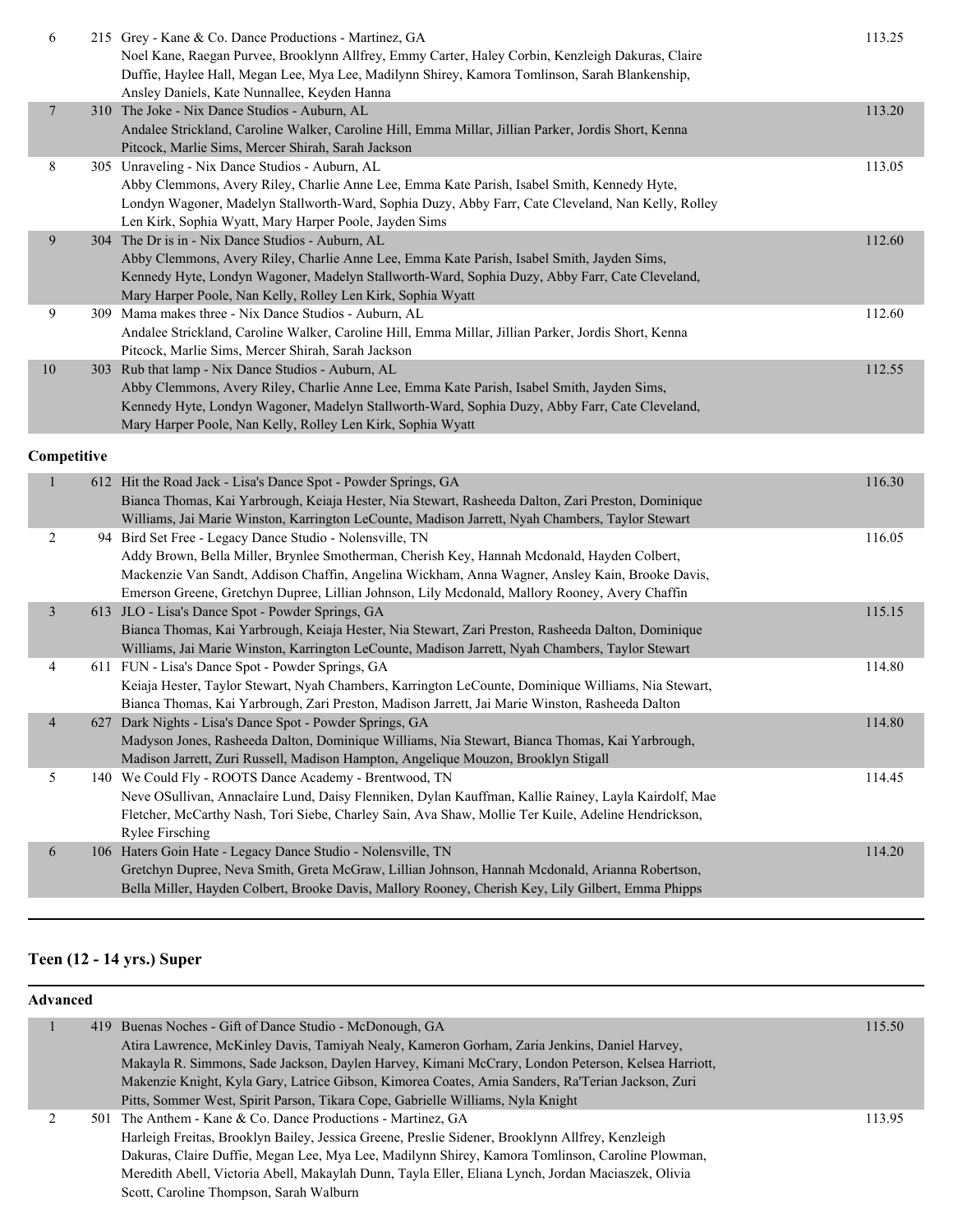#### **Competitive**

|                | 628 | Bring Em Out - Lisa's Dance Spot - Powder Springs, GA<br>Taylor Stewart, Nyah Chambers, Karrington LeCounte, Dominique Williams, Keiaja Hester, Madyson<br>Jones, Nia Stewart, Bianca Thomas, Kai Yarbrough, Zari Preston, Madison Jarrett, Jai Marie Winston,<br>Kirstin Williams, Katelyn Wright, Angel Brown, Gabrielle Samuel, Rasheeda Dalton, Camille Sentmore,<br>Tiana Wilson, Kayla Clark, Rian McDowell, Angelique Mouzon, Zarianna Riddle, Brooklyn Stigall,<br>Kaela Stinson, Sydney Smart, Natalia Wynn                                                                                                                                                                                                                                                           | 116.75 |
|----------------|-----|--------------------------------------------------------------------------------------------------------------------------------------------------------------------------------------------------------------------------------------------------------------------------------------------------------------------------------------------------------------------------------------------------------------------------------------------------------------------------------------------------------------------------------------------------------------------------------------------------------------------------------------------------------------------------------------------------------------------------------------------------------------------------------|--------|
| 2              |     | 102 Dance All Night - Legacy Dance Studio - Nolensville, TN<br>Ava Olson, Addy Brown, Angelina Wickham, Riley Sullivan, Emma Boualaphanh, Gretchyn Dupree,<br>Cora McGraw, Neva Smith, Mackenzie Van Sandt, Greta McGraw, Ansley Kain, Arianna Robertson,<br>Abby Mckinney, Bella Miller, Isabelle Blackmer, Lily Mcdonald, Helen Darsinos, Brynlee Smotherman,<br>Hayden Colbert, Sofia Darsinos, Brooke Davis, Ali Huff, Jenna Oaks, Mallory Rooney, Emerson Greene,<br>Eliza Agnew, Ally Wharton, Eliana Schreiber, Lillian Johnson, Hannah Mcdonald, Addison Chaffin,<br>Avery Chaffin, Zoe Mitchell, Cherish Key, Anna Wagner, Sydney Khamphengphet, Elayna Ervin, Emma<br>McKinney, Jacie Hudgins, Nevaeh Gore, Lily Gilbert, Emma Phipps, Lila Solimine, Natalie Knight | 116.45 |
| $\overline{3}$ |     | 135 Southern ROOTS - ROOTS Dance Academy - Brentwood, TN<br>Neve OSullivan, Caroline Clingan, Carson Stoneking, Daisy Flenniken, Eliza Barr, Ella Turner, Emma<br>Seeliger, Emory Massa, Evy Wells, Greeley Fulton, Harper Wallace, Haylie Shacklett, Kallie Rainey,<br>Kimberly Ha, Layla Kairdolf, LilyAnn Brandon, Mae Fletcher, McCarthy Nash, Tori Siebe, Lily Arnold,<br>Maddie Beaumar, Ayla Bullington, Harper Cirulli, Olivia Coffman, Reagan Dowling, Makayla Gray,<br>Adeline Hendrickson, Caroline Kelley, Reece Merker, Katy Reese, Miabella Rodriguez, Maria Schwartz,<br>Ava Shaw, Mollie Ter Kuile, Gabby Thompson, Bonney Walker, Lauren Anderson, Rylee Firsching                                                                                            | 115.70 |

# **Teen (12 - 14 yrs.) Production**

| <b>Advanced</b> |     |                                                                                                                                                                                                                                                                                                                                                                                                                                                                                                                                                                                                                                                                                                                                                                                                                                                                                                                                                                                                                                                                                                                                                                                  |        |
|-----------------|-----|----------------------------------------------------------------------------------------------------------------------------------------------------------------------------------------------------------------------------------------------------------------------------------------------------------------------------------------------------------------------------------------------------------------------------------------------------------------------------------------------------------------------------------------------------------------------------------------------------------------------------------------------------------------------------------------------------------------------------------------------------------------------------------------------------------------------------------------------------------------------------------------------------------------------------------------------------------------------------------------------------------------------------------------------------------------------------------------------------------------------------------------------------------------------------------|--------|
|                 | 399 | Muy Caliente - Premiere Dance Studio - Mt Vernon, AL<br>Malayiah Law, Kamryn Peters, Ja'kylah Lee, Ariyana Beckham, Rylan Weaver, Aveonna McConnell,<br>Laekyn Barnes, Cayleigh Humphrey, Ellie Jordan, Kaitlyn Johnson, Aaniylah Haley, Parris Lewis, Zoie<br>Miller, Parker Moss, Auri Yelder, Layla Roberts, Haiden Heathcock, Taeylor Kennedy, Taylor Tarver,<br>Charleigh Weaver, Olivia Byrd                                                                                                                                                                                                                                                                                                                                                                                                                                                                                                                                                                                                                                                                                                                                                                               | 113.55 |
| Competitive     |     |                                                                                                                                                                                                                                                                                                                                                                                                                                                                                                                                                                                                                                                                                                                                                                                                                                                                                                                                                                                                                                                                                                                                                                                  |        |
|                 |     | 134 Speakeasy - ROOTS Dance Academy - Brentwood, TN<br>Neve OSullivan, Emma ONeal, Addie Hutcheson, Addison Brown, Lexie Brown, Annaclaire Lund, Avery<br>Ann Biggers, Caroline Clingan, Carson Stoneking, Daisy Flenniken, Dylan Kauffman, Edie Bomar, Eliza<br>Barr, Emma Seeliger, Emory Massa, Evy Wells, Greeley Fulton, Hadley Stephens, Haley White, Harper<br>Spradlin, Harper Wallace, Haylie Shacklett, Jazlyn Amato, Josie Huddle, Kallie Rainey, Kayla Mattson,<br>Kimberly Ha, Layla Kairdolf, LilyAnn Brandon, Mackensie Allen, Mae Fletcher, McCarthy Nash, Mila<br>Belle, Molly Meyer, Regina Hernandez, Savannah Chowning, Scarlett Morgan, Tori Siebe, Lily Arnold,<br>Blake Beach, Maddie Beaumar, Ayla Bullington, Harper Cirulli, Olivia Coffman, Marlowe Dial, Reagan<br>Dowling, Kenleigh Franse, Makayla Gray, Adeline Hendrickson, Scarlett Hendrickson, Brooke Inkrot,<br>Caroline Kelley, Reece Merker, Zachary Michelson, Katy Reese, Rylee Firsching, Miabella Rodriguez,<br>Charley Sain, Maria Schwartz, Autumn Smith, Mollie Ter Kuile, Gabby Thompson, Sisi Toman, Bonney<br>Walker, Maggie Walker, Lilly Kate Ward, Ruby York, Lauren Anderson | 116.10 |

# **Senior (15 - 19 yrs.) Solo**

#### **Performance**

 1 464 Paquita - MorningStar Dance Academy of Atlanta - Johns Creek, GA 113.80 Madison Lee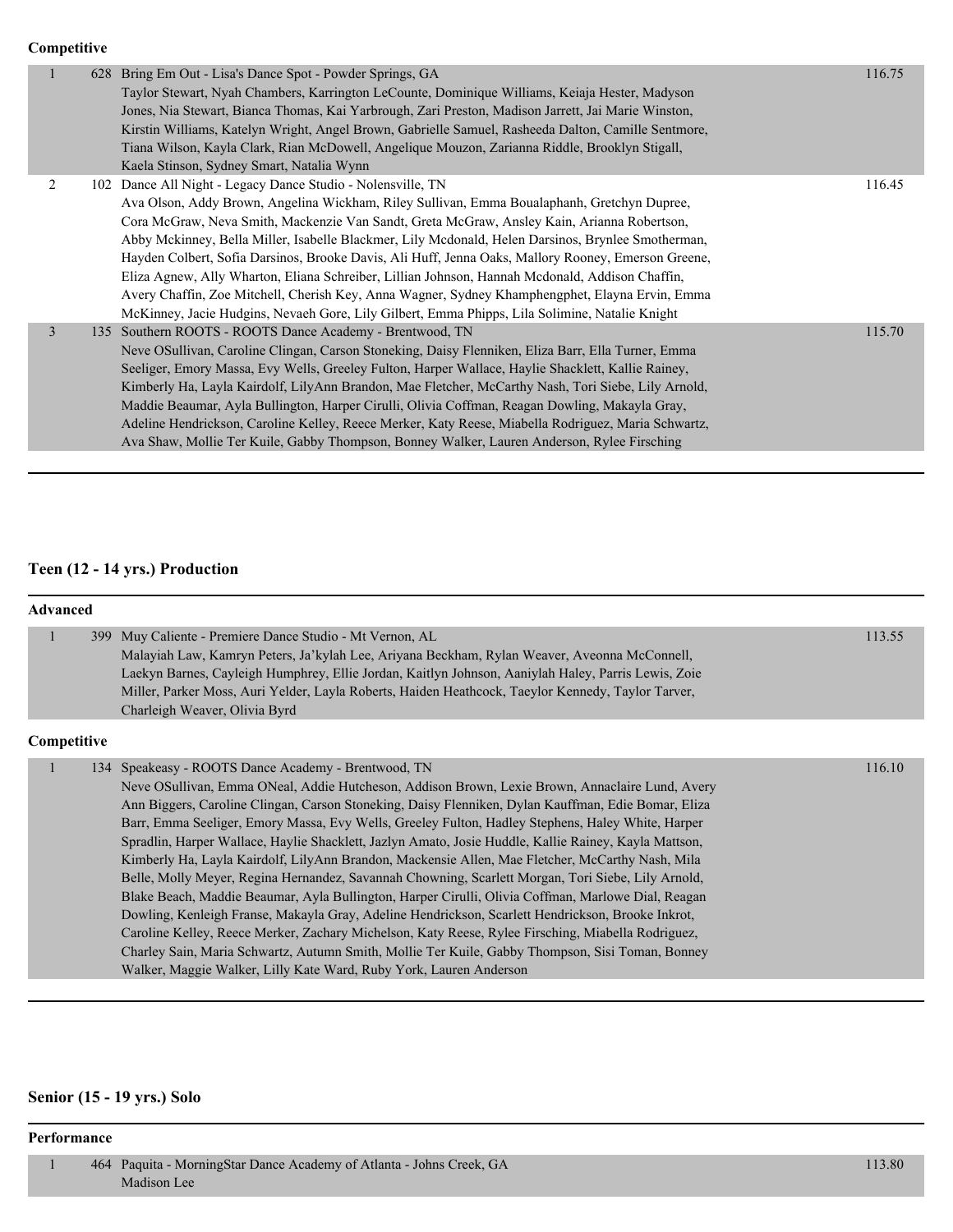| $\overline{2}$  | 569 Killer Queen - Vidalia Ballet - Vidalia, GA<br><b>Brinley Spivey</b>                                         | 113.55 |
|-----------------|------------------------------------------------------------------------------------------------------------------|--------|
| 3               | 557 Pharaohs daughter - MorningStar Dance Academy of Atlanta - Johns Creek, GA<br>Katherine Yang                 | 113.40 |
| 4               | 496 Transit - MorningStar Dance Academy of Atlanta - Johns Creek, GA<br>Ruoning Zhao                             | 113.35 |
| 5               | 53 Where We Come Alive - Arseneau Dance Academy LLC - Cumming, GA<br>Alice Barile                                | 112.80 |
| 6               | 236 Inside Out - Arseneau Dance Academy LLC - Cumming, GA<br><b>Holly Love</b>                                   | 112.50 |
| $\overline{7}$  | 21 Crocodile Rock - Dynamic Dance & Cheer - Thomson, GA<br>Mary Kathryn Mack                                     | 112.40 |
| 8               | 122 The Jokes on You - Pirouettes Dance Academy - Bryson City, NC<br>Taylor Rickman                              | 112.35 |
| $\,8$           | 610 Whole Lotta Cash - Gift of Dance Studio - McDonough, GA<br>Nakevia Majors                                    | 112.35 |
| 9               | 46 I Don't Want To Watch The World End Without You - Arseneau Dance Academy LLC - Cumming, GA<br>Megan Carpenter | 112.15 |
| 10              | 339 1/2 Step - Mrs. Amy Dance Studio - Forsyth, GA<br>Aleah Bailey                                               | 111.90 |
| <b>Advanced</b> |                                                                                                                  |        |
| 1               | 434 Human - Gift of Dance Studio - McDonough, GA<br>Kelsea Harriott                                              | 116.00 |
| 2               | 639 Turning Pages - Kidz In Step Dance & Gymnastics - Covington, GA<br>Alayna Smith                              | 115.70 |
| 3               | 526 Seven Birds - Kane & Co. Dance Productions - Martinez, GA<br>Caroline Plowman                                | 115.60 |
| 4               | 274 Body - Kane & Co. Dance Productions - Martinez, GA<br>Eliana Lynch                                           | 115.40 |
| 5               | 558 Paquita - MorningStar Dance Academy of Atlanta - Johns Creek, GA<br>Kelly Wu                                 | 114.85 |
| 6               | 465 Talisman - MorningStar Dance Academy of Atlanta - Johns Creek, GA<br>Cindy Fu                                | 114.50 |
| 7               | 164 Youth - ROOTS Dance Academy - Brentwood, TN<br>Evy Wells                                                     | 114.15 |
| 8               | 435 Hit Me With Your Best Shot - Gift of Dance Studio - McDonough, GA<br>Ra'Terian Jackson                       | 113.90 |
| 9               | 182 Thursday - ROOTS Dance Academy - Brentwood, TN<br>Ruby York                                                  | 113.85 |
| 10              | 169 Carry You - ROOTS Dance Academy - Brentwood, TN<br>Kenleigh Franse                                           | 113.75 |
| Competitive     |                                                                                                                  |        |
| $\mathbf{1}$    | 63 Love in the Dark - Legacy Dance Studio - Nolensville, TN<br>Emma McKinney                                     | 117.10 |
| 2               | 652 La Bayadere - MorningStar Dance Academy of Atlanta - Johns Creek, GA<br>Emily Zhao                           | 116.80 |
| $\mathfrak{Z}$  | 466 Paquita - MorningStar Dance Academy of Atlanta - Johns Creek, GA<br>Grace Jiang                              | 116.75 |
| 4               | 602 Unchained Melody - Vidalia Ballet - Vidalia, GA<br>Jailee Hanner                                             | 116.50 |
| 4               | 631 Fighter - Lisa's Dance Spot - Powder Springs, GA<br>Madison Jarrett                                          | 116.50 |
| 5               | 376 No Time For Tears - GAC Dance Company - Norcross, GA<br>Taylor McIntosh                                      | 116.35 |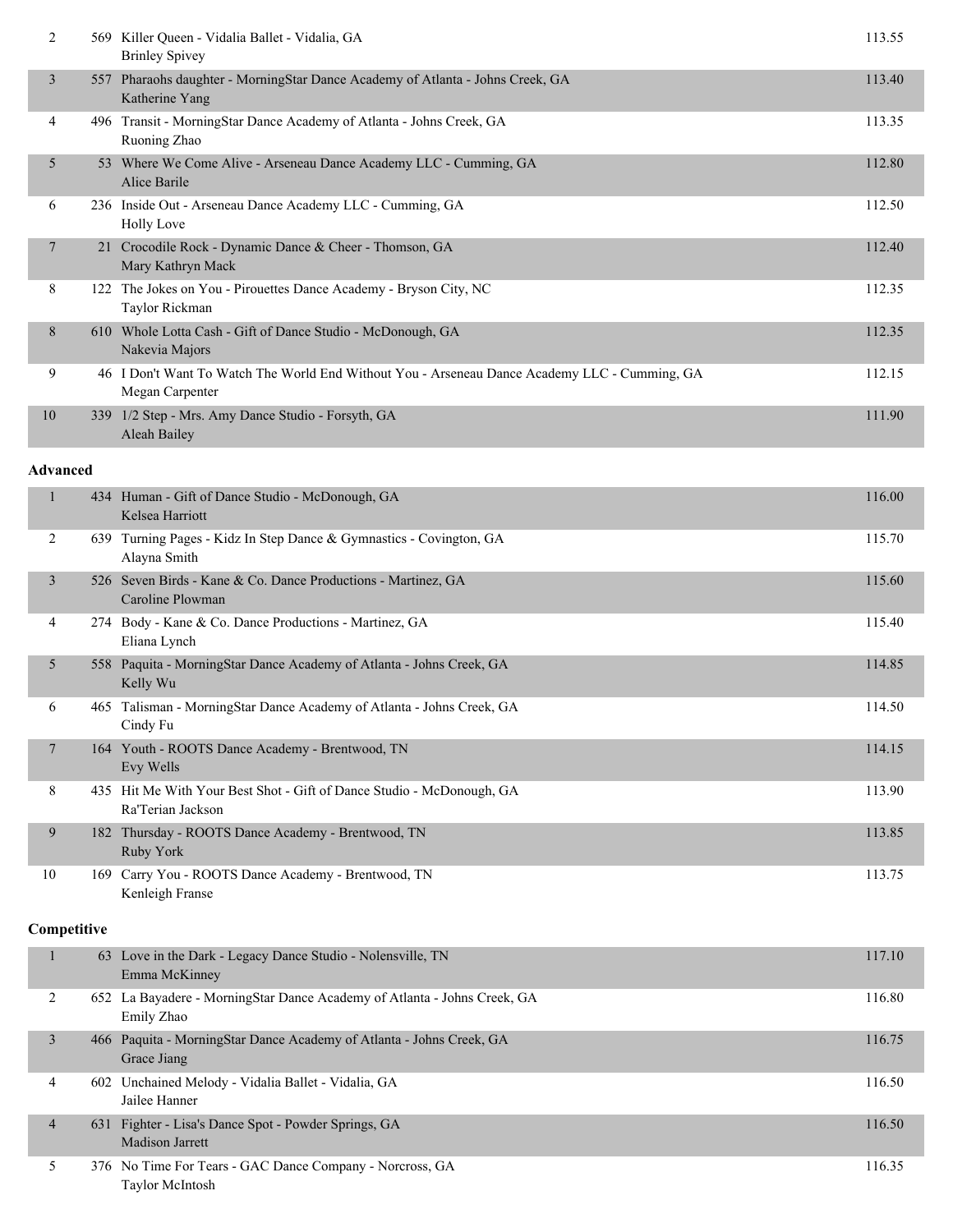| 5  |     | 377 Spectral - Arseneau Dance Academy LLC - Cumming, GA<br>Emily Yap           | 116.35 |
|----|-----|--------------------------------------------------------------------------------|--------|
| 5. |     | 649 Personal - Legacy Dance Studio - Nolensville, TN<br>Nayte Whitaker         | 116.35 |
| 6  |     | 353 No Light - NVS Dance - Collierville, TN<br>Anna Kate Henson                | 116.25 |
| 7  |     | 172 Every Breath You Take - ROOTS Dance Academy - Brentwood, TN<br>Lily Arnold | 116.10 |
| 7  |     | 185 Fistful of Love - ROOTS Dance Academy - Brentwood, TN<br>Zachary Michelson | 116.10 |
| 8  |     | 82 Bound to You - Legacy Dance Studio - Nolensville, TN<br>Nevaeh Gore         | 115.95 |
| 9  |     | 286 Wicked Games - Legacy Dance Studio - Nolensville, TN<br>Elayna Ervin       | 115.70 |
| 10 | 179 | Somebody to Love - ROOTS Dance Academy - Brentwood, TN<br>Olivia Coffman       | 115.55 |

# **Senior (15 - 19 yrs.) Duet/Trio**

|                 | Performance |                                                                                                                                            |        |
|-----------------|-------------|--------------------------------------------------------------------------------------------------------------------------------------------|--------|
| 1               |             | 498 Silhouettes - MorningStar Dance Academy of Atlanta - Johns Creek, GA<br>Ruoning Zhao, Emily Chen                                       | 114.30 |
| 2               |             | 499 Paquita - MorningStar Dance Academy of Atlanta - Johns Creek, GA<br>Ruoning Zhao, Emily Chen                                           | 113.35 |
| $\mathfrak{Z}$  |             | 418 Ghana - Gift of Dance Studio - McDonough, GA<br>Tikara Cope, Tamiyah Nealy, Kameron Gorham                                             | 113.20 |
| <b>Advanced</b> |             |                                                                                                                                            |        |
| $\mathbf{1}$    |             | 583 Thats Life - Vidalia Ballet - Vidalia, GA<br>Yi'Zhariah Bell, Jailee Haner                                                             | 115.15 |
| $\overline{c}$  |             | 254 When We're Older - Kane & Co. Dance Productions - Martinez, GA<br>Victoria Abell, Caroline Plowman                                     | 114.85 |
| $\overline{3}$  |             | 421 Don't Leave - Gift of Dance Studio - McDonough, GA<br>Kelsea Harriott, Latrice Gibson                                                  | 114.20 |
| 4               |             | 426 My Eyes - Gift of Dance Studio - McDonough, GA<br>Latrice Gibson, Kelsea Harriott                                                      | 113.95 |
| 5               |             | 443 Timber - South Gwinnett High School Dance Program - Snellville, GA<br>Jada Frett, Zion Bridges                                         | 112.70 |
| 6               |             | 444 Evacuate the Dancefloor - South Gwinnett High School Dance Program - Snellville, GA<br>Christina Stewart, Naomi Lippitt, Jasmine Adams | 112.50 |
| $\tau$          |             | 445 No Excuses - South Gwinnett High School Dance Program - Snellville, GA<br>Jasmine Adams, Naomi Lippitt                                 | 112.30 |
|                 | Competitive |                                                                                                                                            |        |
| $\mathbf{1}$    |             | 97 Can I Be Him - Legacy Dance Studio - Nolensville, TN<br>Nayte Whittaker, Emma McKinney                                                  | 117.05 |
| 2               |             | 355 Dream State - NVS Dance - Collierville, TN<br>Avery McMillen, Anna Kate Henson, Alina Kirkendoll                                       | 116.85 |
|                 |             | $127.35 + 1.02.11 - 212.25 - 21.11 - 35.5$                                                                                                 |        |

|  | 427 Man's World - Gift of Dance Studio - McDonough, GA<br>Sade Jackson, Zaria Jenkins, Kelsea Harriott      | 116.20 |
|--|-------------------------------------------------------------------------------------------------------------|--------|
|  | 151 Right on Time - ROOTS Dance Academy - Brentwood, TN<br>Maria Schwartz, Sisi Toman, Caroline Kelley      | 116.15 |
|  | 150 No Place Like Home - ROOTS Dance Academy - Brentwood, TN<br>Kayla Mattson, Reagan Dowling, Makayla Gray | 115.50 |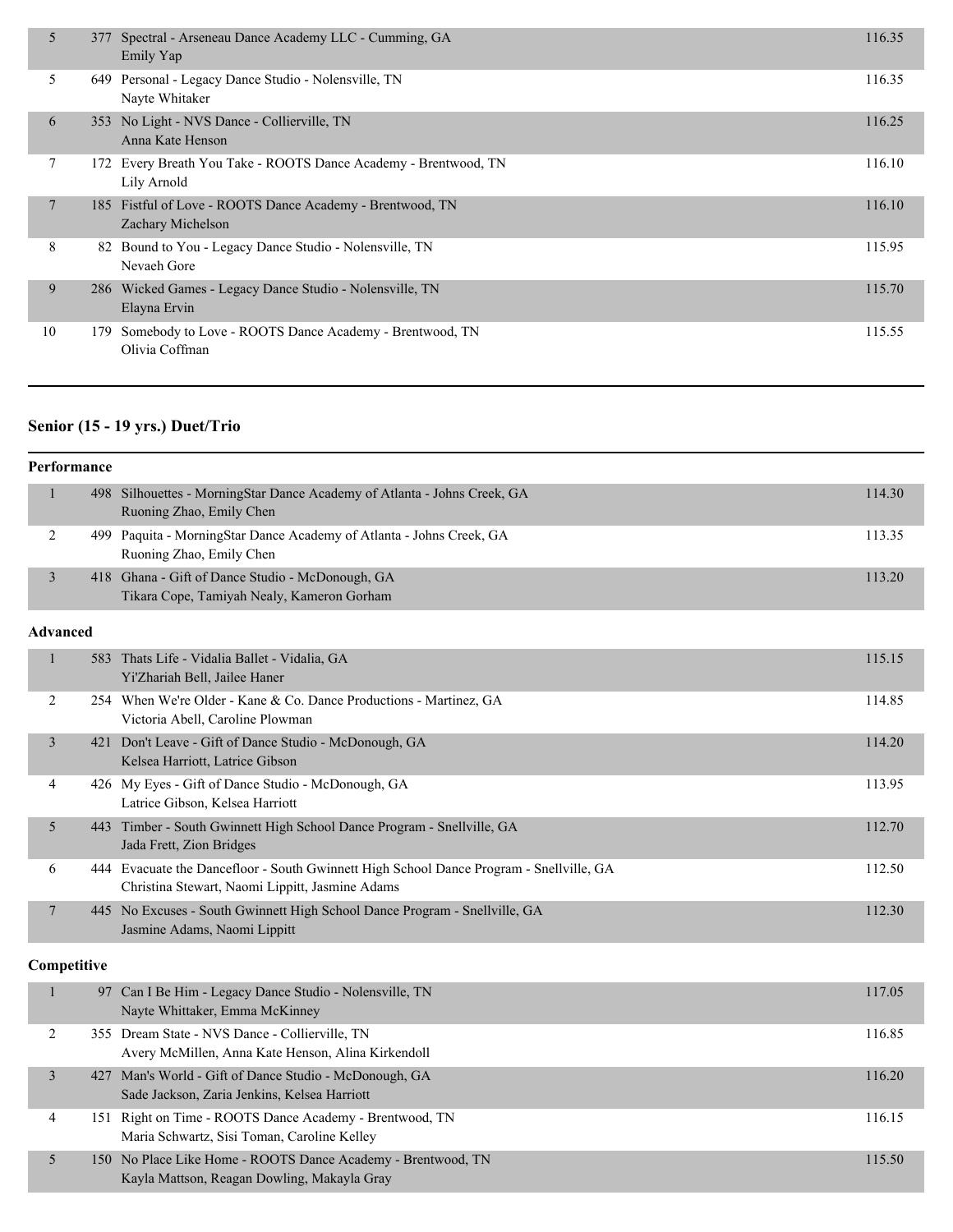| 423 Newest Constellations - Gift of Dance Studio - McDonough, GA | 115.50 |
|------------------------------------------------------------------|--------|
| Zaria Jenkins, Sade Jackson, Kelsea Harriott                     |        |

6 344 Breathe In - Anne Kaye Academy of Dance - Kissimmee, FL 114.65 Grace Marshall, Rosanna Slade

#### **Senior (15 - 19 yrs.) Small**

### **Performance** 1 32 Blast From The Past - Arseneau Dance Academy LLC - Cumming, GA 112.75 Caitlyn Ostrander, Kathryn Shell, Megan Carpenter, Alice Barile 2 30 D.D - Arseneau Dance Academy LLC - Cumming, GA 111.60 Devin Oneil, Caitlyn Ostrander, Kathryn Shell, Ansley Morrison, Nia Cain, Killian Shariett, Megan Carpenter, Holly Love **Advanced** 1 439 Shake the Room - Gift of Dance Studio - McDonough, GA 115.70 Latrice Gibson, Kimorea Coates, Kimani McCrary, Sommer West, Daniel Harvey, Makayla R. Simmons, Tamiyah Nealy 2 615 Pride - Lisa's Dance Spot - Powder Springs, GA 114.85 Ashtyn Pressley, Madison Hampton, Camille Sentmore, Tiana Wilson, Natalia Wynn, Camerean Carter, Payton Lucineo, Arianna Hodari 3 614 Destiny Fulfilled - Lisa's Dance Spot - Powder Springs, GA 114.75 Ashtyn Pressley, Madison Hampton, Camille Sentmore, Tiana Wilson, Natalia Wynn, Arianna Hodari, Camerean Carter, Payton Lucineo 4 616 Unknown - Lisa's Dance Spot - Powder Springs, GA 114.20 Natalia Wynn, Madison Hampton, Arianna Hodari, Ashtyn Pressley, Camerean Carter, Camille Sentmore, Payton Lucineo, Tiana Wilson 5 245 Fierce - Kane & Co. Dance Productions - Martinez, GA 114.15 Brooklyn Bailey, Harleigh Freitas, Makaylah Dunn, Jordan Maciaszek, Sara Grace Goolsby, Breagh Mackinnon, Olivia Scott 6 145 Wildfire - ROOTS Dance Academy - Brentwood, TN 113.30 Edie Bomar, Evy Wells, Mackensie Allen, Lilly Kate Ward, Ruby York, Lauren Anderson, Maddie Beaumar, Kenleigh Franse, Brooke Inkrot 6 472 Paint It Black - The Dance Company - Gainesville, GA 113.30 Brenley Rutherford, Samantha Cohen, Anna Smith, Aly West, Bella Bruce, Grace Dougherty, Sadie Saxton, Samantha Farenger, Shannon Hamilton 7 249 Man's World - Kane & Co. Dance Productions - Martinez, GA 112.85 Meredith Abell, Eliana Lynch, Jordan Maciaszek, Jessica Greene, Avery Ritz, Preslie Sidener, Madilynn Shirey, Caroline Thompson **Competitive** 1 144 Constellations - ROOTS Dance Academy - Brentwood, TN 116.60 Lily Arnold, Reagan Dowling, Makayla Gray, Caroline Kelley, Kayla Mattson, Zachary Michelson, Maria Schwartz, Sisi Toman, Maggie Walker 2 99 Lost - Legacy Dance Studio - Nolensville, TN 116.45 Nayte Whittaker, Emma McKinney, Ali Huff, Zoe Mitchell, Elayna Ervin, Sydney Khamphengphet, Nevaeh Gore 3 143 Dreams - ROOTS Dance Academy - Brentwood, TN 116.35 Lily Arnold, Caroline Clingan, Olivia Coffman, Caroline Kelley, Maria Schwartz, Gabby Thompson, Sisi Toman, Bonney Walker, Maggie Walker 4 331 Jolene - Vidalia Ballet - Vidalia, GA 116.25 Justice Hanner, Jailee Hanner, Amelia Peacock, Nora Williams, Kailey Dismuke 5 100 Already Gone - Legacy Dance Studio - Nolensville, TN 116.05 Eliza Agnew, Emma McKinney, Elayna Ervin, Riley Sullivan 6 247 This Is The End - Kane & Co. Dance Productions - Martinez, GA 115.60 Meredith Abell, Victoria Abell, Eliana Lynch, Brooklyn Bailey, Avery Ritz, Caroline Plowman, Sara Grace Goolsby, Breagh Mackinnon, Caroline Thompson 7 248 Bang Bang - Kane & Co. Dance Productions - Martinez, GA 115.25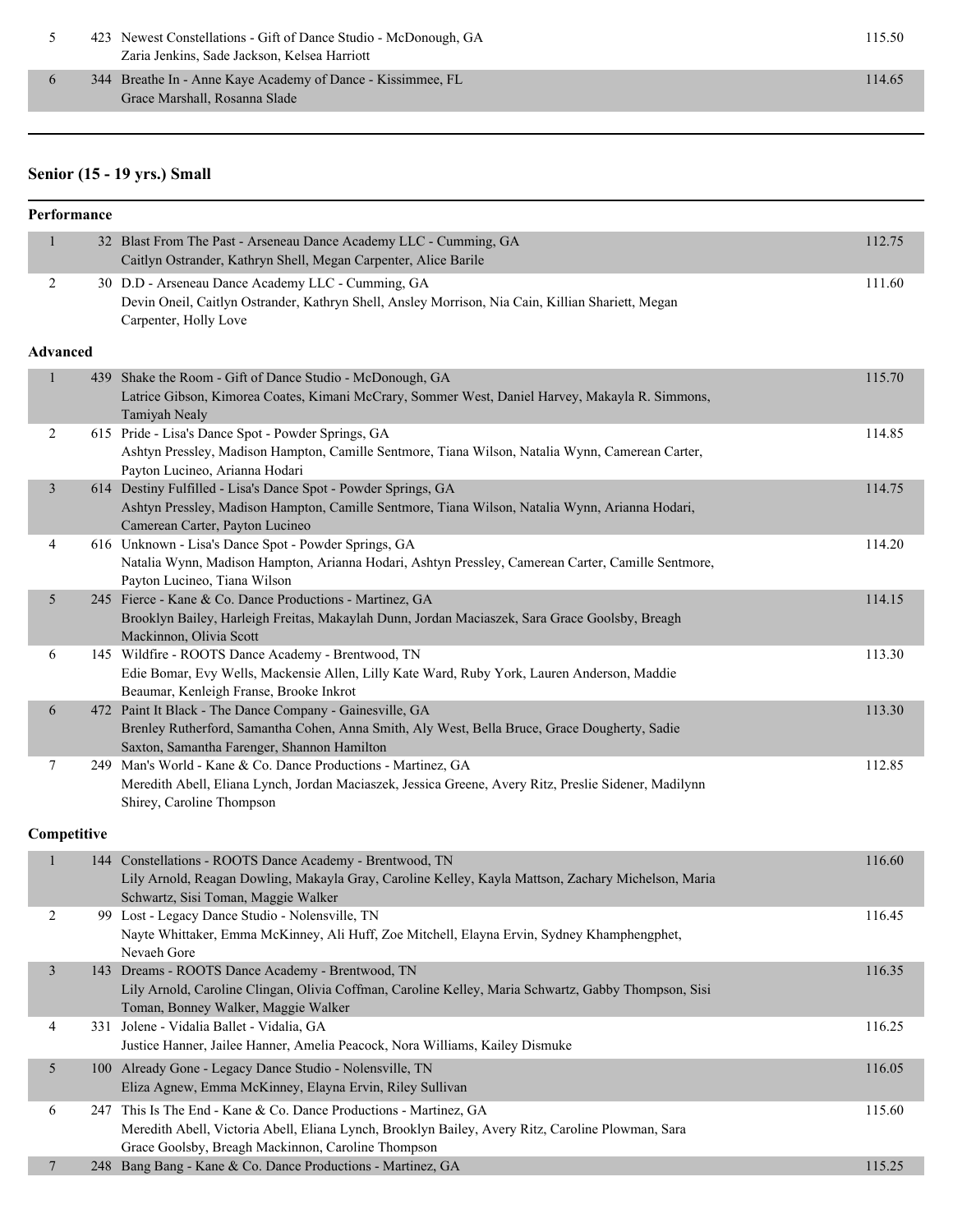## **Senior (15 - 19 yrs.) Large**

| Performance |  |  |  |  |  |
|-------------|--|--|--|--|--|
|-------------|--|--|--|--|--|

| $\mathbf{1}$    | 441 Toby Mix - South Gwinnett High School Dance Program - Snellville, GA<br>Christina Stewart, Aniyah Kimber, AvaLorenne Donatien, Jada Frett, Marlie Jaboin, Kyra Freeman, Zion<br>Bridges, Naomi Lippitt, Jasmine Adams, Asia Austin                                                                                                                                        | 114.75 |
|-----------------|-------------------------------------------------------------------------------------------------------------------------------------------------------------------------------------------------------------------------------------------------------------------------------------------------------------------------------------------------------------------------------|--------|
| $\overline{2}$  | 31 Holocene - Arseneau Dance Academy LLC - Cumming, GA<br>Alice Barile, Morgan Salus, Killian Shariett, Megan Carpenter, Ansley Morrison, Devin Oneil, Caitlyn<br>Ostrander, Kathryn Shell, Nia Cain, Holly Love, Abby Walker                                                                                                                                                 | 112.40 |
| 3               | 442 BBNO\$ - South Gwinnett High School Dance Program - Snellville, GA<br>Christina Stewart, AvaLorenne Donatien, Aniyah Kimber, Marlie Jaboin, Kyra Freeman, Jada Frett, Zion<br>Bridges, Naomi Lippitt, Jasmine Adams, Asia Austin                                                                                                                                          | 111.60 |
| <b>Advanced</b> |                                                                                                                                                                                                                                                                                                                                                                               |        |
| $\mathbf{1}$    | 241 Flux - Kane & Co. Dance Productions - Martinez, GA<br>Harleigh Freitas, Brooklyn Bailey, Jessica Greene, Avery Ritz, Preslie Sidener, Caroline Plowman,<br>Meredith Abell, Victoria Abell, Makaylah Dunn, Eliana Lynch, Jordan Maciaszek, Ashlynn Mackinnon,<br>Kaylee Mackinnon, Breagh Mackinnon, Olivia Scott, Caroline Thompson, Sarah Walburn, Sara Grace<br>Goolsby | 115.35 |
| $\overline{2}$  | 244 Forget About The Boy - Kane & Co. Dance Productions - Martinez, GA<br>Sara Grace Goolsby, Brooklyn Bailey, Jessica Greene, Avery Ritz, Preslie Sidener, Harleigh Freitas,<br>Caroline Plowman, Meredith Abell, Victoria Abell, Makaylah Dunn, Eliana Lynch, Jordan Maciaszek,<br>Caroline Thompson                                                                        | 114.80 |
| $\mathfrak{Z}$  | 146 Fix You - ROOTS Dance Academy - Brentwood, TN<br>Mackensie Allen, Jazlyn Amato, Lauren Anderson, Maddie Beaumar, Edie Bomar, Marlowe Dial, Daisy<br>Flenniken, Kenleigh Franse, Kimberly Ha, Regina Hernandez, Josie Huddle, Brooke Inkrot, Olivia Jones,<br>Haylie Shacklett, Harper Spradlin, Harper Wallace, Lilly Kate Ward, Haley White                              | 114.75 |
| 4               | 240 Countdown - Kane & Co. Dance Productions - Martinez, GA<br>Brooklyn Bailey, Jessica Greene, Avery Ritz, Preslie Sidener, Harleigh Freitas, Ashlynn Mackinnon,<br>Kaylee Mackinnon, Breagh Mackinnon, Olivia Scott, Caroline Thompson, Caroline Plowman, Sara Grace<br>Goolsby, Meredith Abell, Victoria Abell, Makaylah Dunn, Eliana Lynch, Jordan Maciaszek              | 114.70 |
| 5               | 250 Party - Kane & Co. Dance Productions - Martinez, GA<br>Meredith Abell, Victoria Abell, Makaylah Dunn, Eliana Lynch, Jordan Maciaszek, Brooklyn Bailey,<br>Jessica Greene, Preslie Sidener, Caroline Thompson, Sarah Walburn, Caroline Plowman                                                                                                                             | 113.65 |
| 6               | 313 Piano Man - Nix Dance Studios - Auburn, AL<br>Addison Duff, Grace Richardson, Olivia Parish, Ali Richardson, Allie Oelmann, Emma Kate Roberts,<br>Hannah Cadenhead, Josalyn Hunter, Kourtnei Blackmon, Moriah Warren                                                                                                                                                      | 113.10 |
| $\overline{7}$  | 312 People Help the People - Nix Dance Studios - Auburn, AL<br>Addison Duff, Grace Richardson, Olivia Parish, Ali Richardson, Allie Oelmann, Emma Kate Roberts,<br>Hannah Cadenhead, Josalyn Hunter, Kourtnei Blackmon, Moriah Warren                                                                                                                                         | 112.75 |
| 8               | 473 A Man's World - The Dance Company - Gainesville, GA<br>Brenley Rutherford, Millie Wilkins, Anna Smith, Anna Leigh Chester, Gracen Kiser, Haylee Ellsworth,<br>Lyla McGriff, Samantha Cohen, Aly West, Bella Bruce, Grace Dougherty, Sadie Saxton, Samantha<br>Farenger, Shannon Hamilton                                                                                  | 112.60 |
| 9               | 474 TDC - The Dance Company - Gainesville, GA<br>Brenley Rutherford, Millie Wilkins, Shannon Hamilton, Samantha Farenger, Sadie Saxton, Grace<br>Dougherty, Aly West, Samantha Cohen, Olivia Nix, Natalie Butler, Lyla McGriff, Haylee Ellsworth,<br>Gracen Kiser, Anna Leigh Chester, Anna Smith, Addison Enzor                                                              | 112.50 |
| $10\,$          | 311 Lady Marmalade - Nix Dance Studios - Auburn, AL<br>Addison Duff, Grace Richardson, Ali Richardson, Allie Oelmann, Emma Kate Roberts, Hannah<br>Cadenhead, Josalyn Hunter, Kourtnei Blackmon, Moriah Warren, Olivia Parish                                                                                                                                                 | 112.40 |
| Competitive     |                                                                                                                                                                                                                                                                                                                                                                               |        |
| $\mathbf{1}$    | 101 I Have Nothing - Legacy Dance Studio - Nolensville, TN<br>Zoe Mitchell, Riley Sullivan, Emma McKinney, Emma Boualaphanh, Eliza Agnew, Eliana Schreiber,<br>Elayna Ervin, Ally Wharton, Ali Huff, Sydney Khamphengphet, Jenna Oaks, Jacie Hudgins, Isabelle                                                                                                                | 116.95 |

Blackmer, Helen Darsinos, Sofia Darsinos, Cora McGraw, Abby Mckinney, Nevaeh Gore